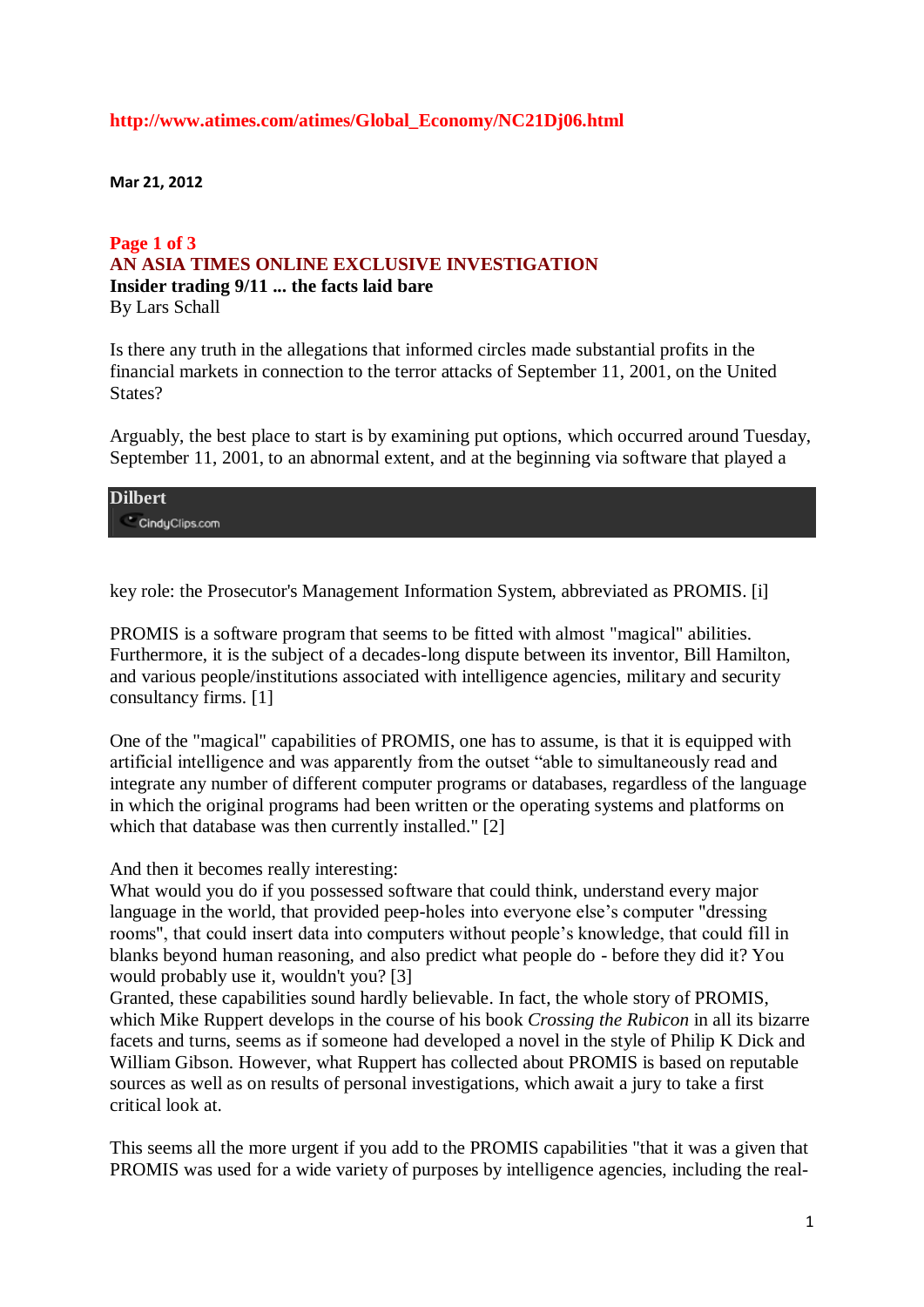time monitoring of stock transactions on all the world´s major financial markets". [4]

We are therefore dealing with a software that

- a) Infiltrates computer and communication systems without being noticed.
- b) Can manipulate data.
- c) Is capable to track the global stock market trade in real time.

Point c is relevant to all that happened in connection with the never completely cleared up transactions that occurred just before September 11, [5] and of which the former chairman of the Deutsche Bundesbank Ernst Weltke said "could not have been planned and carried out without a certain knowledge". [6]

I specifically asked financial journalist Max Keiser, who for years had worked on Wall Street as a stock and options trader, about the put option trades. Keiser pointed out in this context that he "had spoken with many brokers in the towers of the World Trade Center around that time. I heard firsthand about the airline put trade from brokers at Cantor Fitzgerald days before." He then talked with me about an explosive issue, on which Ruppert elaborated in detail in *Crossing the Rubicon*.

*Max Keiser*: There are many aspects concerning these option purchases that have not been disclosed yet. I also worked at Alex Brown & Sons (ABS). Deutsche Bank bought Alex Brown & Sons in 1999. When the attacks occurred, ABS was owned by Deutsche Bank. An important person at ABS was Buzzy Krongard. I have met him several times at the offices in Baltimore. Krongard had transferred to become executive director at the CIA. The option purchases, in which ABS was involved, occurred in the offices of ABS in Baltimore. The noise which occurred between Baltimore, New York City and Langley was interesting, as you can imagine, to say the least.

Under consideration here is the fact that Alex Brown, a subsidiary of Deutsche Bank (where many of the alleged 9/11 hijackers handled their banking transactions - for example Mohammed Atta) traded massive put options purchases on United Airlines Company UAL through the Chicago Board Option Exchange (CBOE) - "to the embarrassment of investigators", as British newspaper The Independent reported. [7]

On September 12, the chairman of the board of Deutsche Bank Alex Brown, Mayo A Shattuck III, suddenly and quietly renounced his post, although he still had a three-year contract with an annual salary of several million US dollars. One could perceive that as somehow strange.

A few weeks later, the press spokesperson of the Central Intelligence Agency (CIA) at that time, Tom Crispell, declined all comments, when he was contacted for a report for Ruppert´s website From the Wilderness, and had being asked "whether the Treasury Department or FBI [Federal Bureau of Investigation] had questioned CIA executive director and former Deutsche Bank-Alex Brown CEO [chief executive officer], A B 'Buzzy' Krongard, about CIA monitoring of financial markets using PROMIS and his former position as overseer of Brown's 'private client' relations." [8]

Just before he was recruited personally by former CIA chief George Tenet for the CIA, Krongard supervised mainly private client banking at Alex Brown. [9]

In any case, after 9/11 on the first trading day, when the US stock markets were open again, the stock price of UAL declined by 43%. (The four aircraft hijacked on September 11 were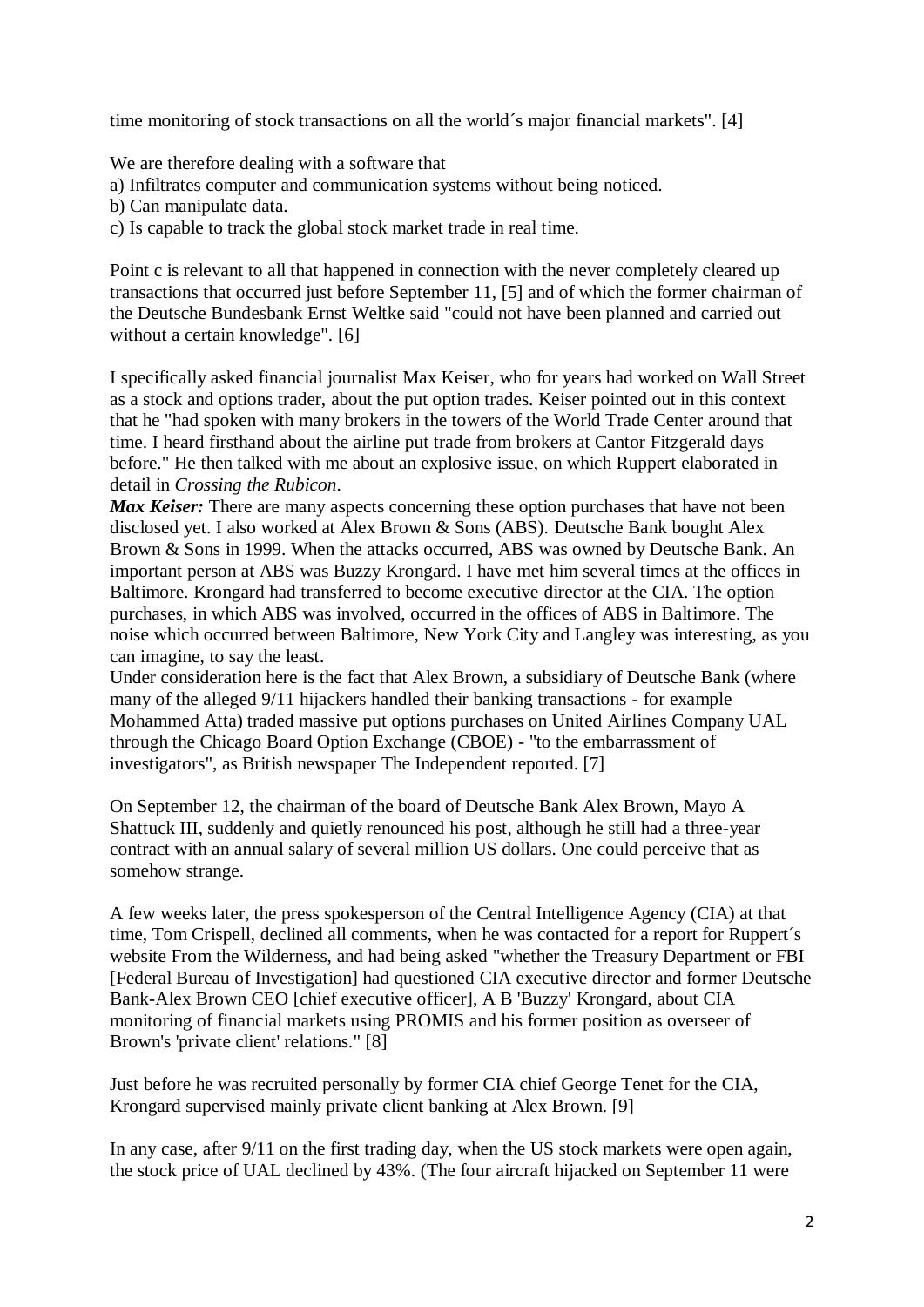American Airlines Flight 11, American Airlines Flight 77 and UAL flights 175 and 93.)

With his background as a former options trader, Keiser explained an important issue to me in that regard.

*Max Keiser:* Put options are, if they are employed in a speculative trade, basically bets that stock prices will drop abruptly. The purchaser, who enters a time-specific contract with a seller, does not have to own the stock at the time when the contract is purchased. Related to the issue of insider trading via (put or call) options there is also a noteworthy definition by the Swiss economists Remo Crameri, Marc Chesney and Loriano Mancini, notably that an option trade may be "identified as informed" - but is not yet (legally) proven - "when it is characterized by an unusual large increment in open interest and volume, induces large gains, and is not hedged in the stock market". [10]

Open interest describes contracts which have not been settled (been exercised) by the end of the trading session, but are still open. Not hedged in the stock market means that the buyer of a (put or call) option holds no shares of the underlying asset, by which he might be able to mitigate or compensate losses if his trade doesn't work out, or phrased differently: one does not hedge, because it is unnecessary, since one knows that the bet is one, pardon, "dead sure thing." (In this respect it is thus not really a bet, because the result is not uncertain, but a foregone conclusion.)

In this case, the vehicle of the calculation was "ridiculously cheap put options which give the holder the 'right' for a period of time to sell certain shares at a price which is far below the current market price - which is a highly risky bet, because you lose money if at maturity the market price is still higher than the price agreed in the option. However, when these shares fell much deeper after the terrorist attacks, these options multiplied their value several hundred times because by now the selling price specified in the option was much higher than the market price. These risky games with short options are a sure indication for investors who knew that within a few days something would happen that would drastically reduce the market price of those shares." [11]

Software such as PROMIS in turn is used with the precise intent to monitor the stock markets in real time to track price movements that appear suspicious. Therefore, the US intelligence services must have received clear warnings from the singular, never before sighted transactions prior to 9/11.

Of great importance with regard to the track, which should lead to the perpetrators if you were seriously contemplating to go after them, is this:

*Max Keiser:* The Options Clearing Corporation has a duty to handle the transactions, and does so rather anonymously - whereas the bank that executes the transaction as a broker can determine the identity of *both* parties.

But that may have hardly ever been the intention of the regulatory authorities when the track led to, amongst others, Alvin Bernard "Buzzy" Krongard, Alex Brown & Sons and the CIA. Ruppert, however, describes this case in *Crossing the Rubicon* in full length as far as possible. [12]

In addition, there are also ways and means for insiders to veil their tracks. In order to be less obvious, "the insiders could trade small numbers of contracts. These could be traded under multiple accounts to avoid drawing attention to large trading volumes going through one single large account. They could also trade small volumes in each contract but trade more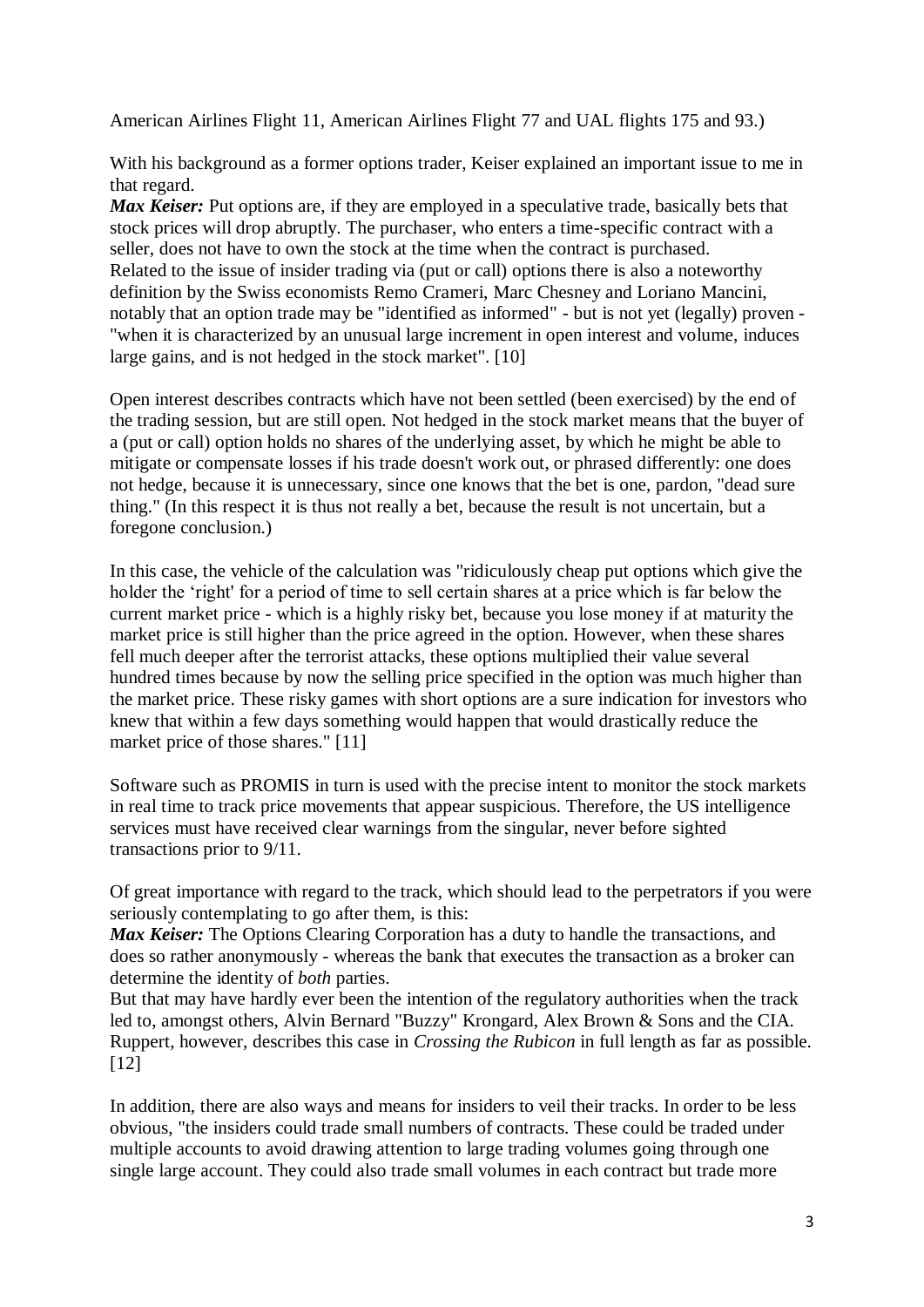contracts to avoid drawing attention. As open interest increases, non-insiders may detect a perceived signal and increase their trading activity. Insiders can then come back to enter into more transactions based on a seemingly significant trade signal from the market. In this regard, it would be difficult for the CBOE to ferret out the insiders from the non-insiders, because both are trading heavily." [13]

The matter which needs clarification here is generally judged by Keiser as follows: *Max Keiser:* My thought is that many (not all) of those who died on 9/11 were financial mercenaries - and we should feel the same about them as we feel about all mercenaries who get killed. The tragedy is that these companies mixed civilians with mercenaries, and that they were also killed. So have companies on Wall Street used civilians as human shields maybe? According to a report by Bloomberg published in early October 2001, the US Securities and Exchange Commission (SEC) began a probe into certain stock market transactions around 9/11 that included 38 companies, among them: American Airlines, United Airlines, Continental Airlines, Northwest Airlines, Southwest Airlines, Boeing, Lockheed Martin Corp., American Express Corp., American International Group, AXA SA, Bank of America Corp., Bank of New York Corp., Bear Stearns, Citigroup, Lehman Brothers Holdings Inc., Morgan Stanley, General Motors and Raytheon. [14]

So far, so good. In the same month, however, the San Francisco Chronicle newspaper reported that the SEC took the unprecedented step to deputize hundreds, if not even thousands of key stakeholders in the private sector for their investigation. In a statement that was sent to almost all listed companies in the US, the SEC asked the addressed companies to assign senior staff for the investigation, who would be aware of "the sensitive nature" of the case and could be relied on to "exercise appropriate discretion". [15]

In essence, it was about controlling information, not about provision and disclosure of facts. Such a course of action involves compromising consequences. Ruppert:

What happens when you deputize someone in a national security or criminal investigation is that you make it illegal for them to disclose publicly what they know. Smart move. In effect, they become government agents and are controlled by government regulations rather than their own conscience. In fact, they can be thrown into jail without a hearing if they talk publicly. I have seen this implied threat time after time with federal investigators, intelligence agents, and even members of United States Congress who are bound so tightly by secrecy oaths and agreements that they are not even able to disclose criminal activities inside the government for fear of incarceration. [16]

Among the reports about suspected insider trading which are mentioned in *Crossing the Rubicon*/From the Wilderness is a list that was published under the heading "Black Tuesday: The World's Largest Insider Trading Scam?" by the Israeli Herzliyya International Policy Institute for Counterterrorism on September 21, 2001:

 Between September 6 and 7, the CBOE saw purchases of 4,744 put options on United Airlines, but only 396 call options. Assuming that 4,000 of the options were bought by people with advance knowledge of the imminent attacks, these "insiders" would have profited by almost \$5 million.

 On September 10, 4,516 put options on American Airlines were bought on the Chicago exchange, compared to only 748 calls. Again, there was no news at that point to justify this imbalance; again, assuming that 4,000 of these options trades represent "insiders", they would represent a gain of about \$4 million.

• [The levels of put options purchased above were more than six times higher than normal.]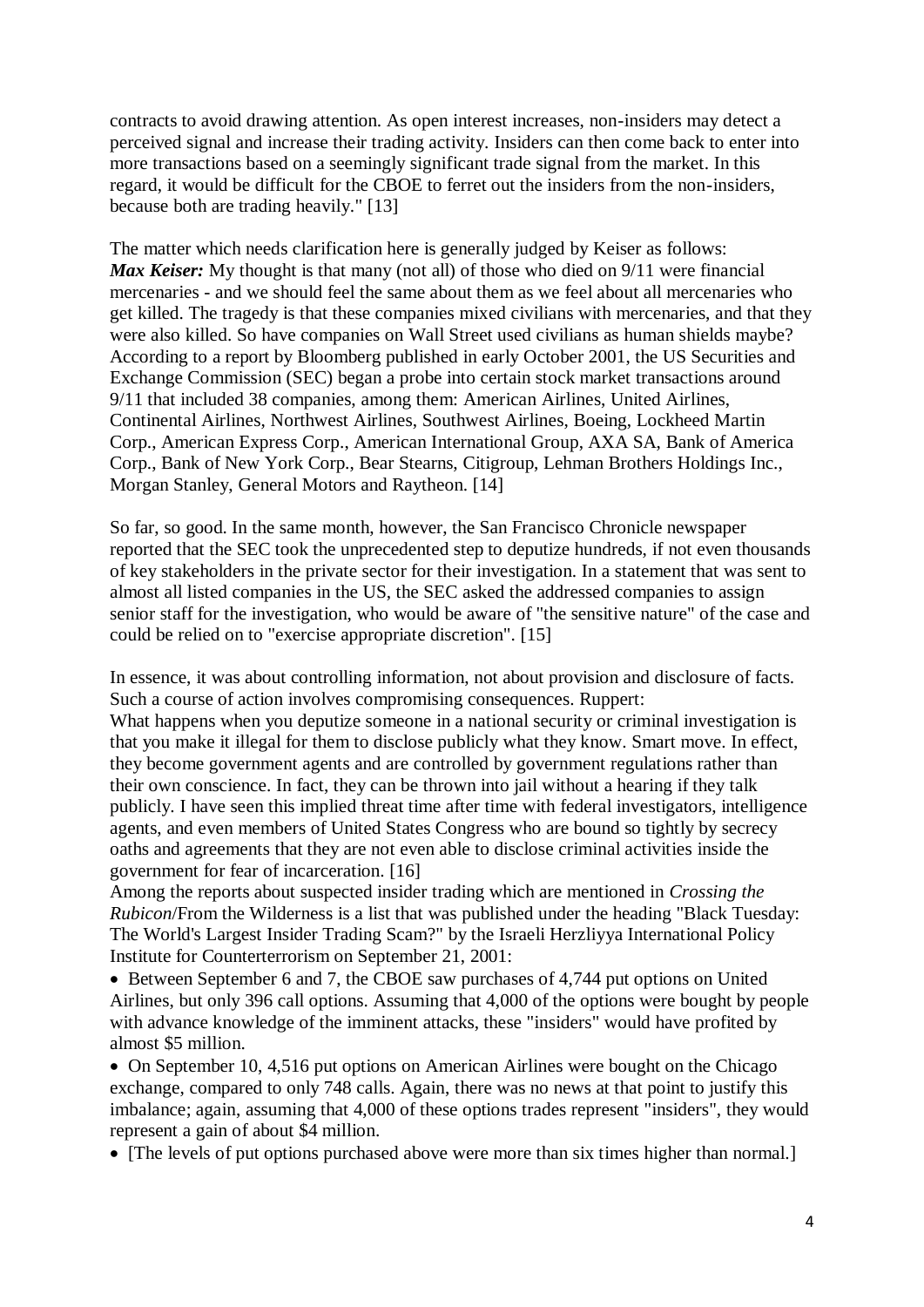No similar trading in other airlines occurred on the Chicago exchange in the days immediately preceding Black Tuesday.

• Morgan Stanley Dean Witter & Co, which occupied 22 floors of the World Trade Center, saw 2,157 of its October \$45 put options bought in the three trading days before Black Tuesday; this compares to an average of 27 contracts per day before September 6. Morgan Stanley's share price fell from \$48.90 to \$42.50 in the aftermath of the attacks. Assuming that 2,000 of these options contracts were bought based upon knowledge of the approaching attacks, their purchasers could have profited by at least \$1.2 million.

• Merrill Lynch & Co, with headquarters near the Twin Towers, saw 12,215 October \$45 put options bought in the four trading days before the attacks; the previous average volume in those shares had been 252 contracts per day (a 1200% increase). When trading resumed, Merrill's shares fell from \$46.88 to \$41.50; assuming that 11,000 option contracts were bought by "insiders", their profit would have been about \$5.5 million.

 European regulators are examining trades in Germany's Munich Re, Switzerland's Swiss Re, and AXA of France, all major reinsurers with exposure to the Black Tuesday disaster. (Note: AXA also owns more than 25% of American Airlines stock, making the attacks a "double whammy" for them.) [17]

Concerning the statements of the former chairman of the Deutsche Bundesbank Ernst Welteke, their tenor in various press reports put together is as follows:

German central bank president Ernst Welteke later reports that a study by his bank indicates, "There are ever clearer signs that there were activities on international financial markets that must have been carried out with the necessary expert knowledge," not only in shares of heavily affected industries such as airlines and insurance companies, but also in gold and oil. [Daily Telegraph, 9/23/2001] His researchers have found "almost irrefutable proof of insider trading". [Miami Herald, 9/24/2001] "If you look at movements in markets before and after the attack, it makes your brow furrow. But it is extremely difficult to really verify it." Nevertheless, he believes that "in one or the other case it will be possible to pinpoint the source". [Fox News, 9/22/2001] Welteke reports "a fundamentally inexplicable rise" in oil prices before the attacks [Miami Herald, 9/24/2001] and then a further rise of 13 percent the day after the attacks. Gold rises nonstop for days after the attacks. [Daily Telegraph, 9/23/2001] [18]

Related to those observations, I sent a request via e-mail to the press office of the Deutsche Bundesbank on August 1, 2011, from which I was hoping to learn:

How did the Bundesbank deal with this information? Did US federal agencies ask to see the study? With whom did the Bundesbank share this information? And additionally: 1. Can you confirm that there is such a study of the Bundesbank concerning 9/11 insider trading, which was carried out in September 2001?

2. If Yes: what is the title?

- 3. If Yes: who were the authors?
- 4. If Yes: has the study ever been made available to the public?

On August 2, I was then informed: "Your mail has been received by us and is being processed under the number 2011 / 011551." Ultimately, however, the press office of the Deutsche Bundesbank was only available for an oral explanation on the phone. With this explanation, I then turned to the press office of the federal financial regulator in Germany, the Bundesanstalt fur Finanzdienstleistungsaufsicht, BaFin, with the following e-mail - and that because of obvious reasons:

Yesterday, I sent a request (see end of this e-mail) to the press office of the Deutsche Bundesbank relating to insider trading connected to the terrorist attacks on September 11,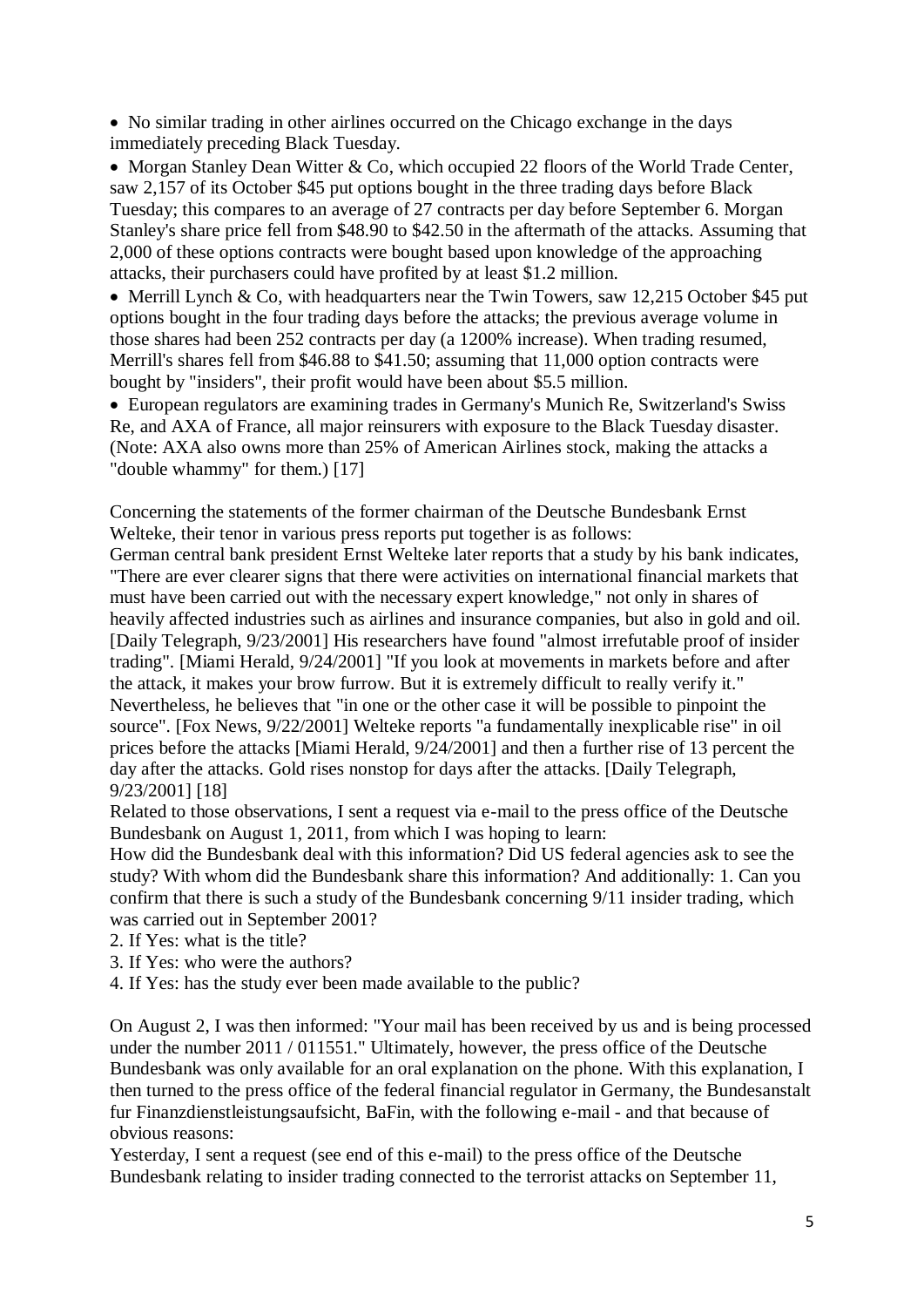2001, and respectively relating to an alleged study carried by the Deutsche Bundesbank. The request carries the reference number 2011 / 011551.

The press office or respectively Mr Peter Trautmann was only available for an oral explanation. I repeat this now, because it is related to your entity. This will be followed by my further questions.

According to an oral explanation from the press office of the Deutsche Bundesbank, there has never been a detailed and official study on insider trading from the Bundesbank. Rather, there has been probably ad-hoc analysis with corresponding charts of price movements as briefings for the Bundesbank board. In addition, it would have been the duty of the

Bundesfinanzaufsicht to investigate this matter. The press office of the Bundesbank was also not willing to give out any written information, not even after my hint that this alleged study by the Bundesbank has been floating around the Internet for years without any contradiction. That was the oral information from the Bundesbank press office, or respectively from Mr Peter Trautmann.

Now my questions for you:

1. Has the BaFin ever investigated the 9/11 insider trading?

2. With what result? Have the results been made public?

3. Have there not been any grounds for suspicion that would have justified an investigation, for example as damaged enterprise: Munich Re, and as buyers of put options of UAL's United Airlines Company: Deutsche Bank/Alex Brown?

4. Has the Deutsche Bundesbank ever enquired with BaFin what information they have regarding the 9/11 insider trading - for example for the creation of ad-hoc analysis for the Bundesbank?

5. Have the US federal agencies ever inquired if the BaFin could cooperate with them in an investigation?

Could you reply to me in writing, unlike the Deutsche Bundesbank, please? I would be very grateful for that!

The next day I did indeed receive an e-mail concerning this topic from Anja Engelland, the press officer of the BaFin in which she answered my questions as follows:

1. Yes, the former Bundesaufsichtsamt fur Wertpapierhandel, BAWe (federal supervisory for securities trading), has carried out a comprehensive analysis of the operations.

2. As a result, no evidence of insider trading has been found. Their approach and results have been published by the BAWe or BaFin in the annual reports for the years 2001 (cf S 26/27) and 2002 (cf p 156 above first paragraph). Here are the links. [See [here](http://www.bafin.de/cln_179/nn_992916/SharedDocs/Downloads/DE/Service/Jahresberichte/2001/Jahresbericht2001,templateId=raw,property=publicationFile.pdf/Jahresbericht2001.pdf) and [here.](http://www.bafin.de/cln_179/nn_992916/SharedDocs/Downloads/DE/Service/Jahresberichte/2002/jb2002__TeilA,templateId=raw,property=publicationFile.pdf/jb_2002_TeilA.pdf)]

3. See annual reports 2001 and 2002. Put options on United Airlines were not traded on German stock exchanges (the first EUREX options on US equities were introduced only after the attacks on 9/11/2001); there were warrants on UAL and other US stocks, but those traded only in low volumes.

4. I personally do not know about such a request. Furthermore, the Bundesbank itself would have to comment on this.

5. BaFin is fundamentally entitled to the exchange of information with foreign supervisory authorities, like SEC, on the basis of written agreements, so-called memoranda of understanding (MoU). Regarding potential inquiries from foreign supervisory authorities, the BaFin can unfortunately not comment, this would be a matter of respective authority. For this I ask for understanding.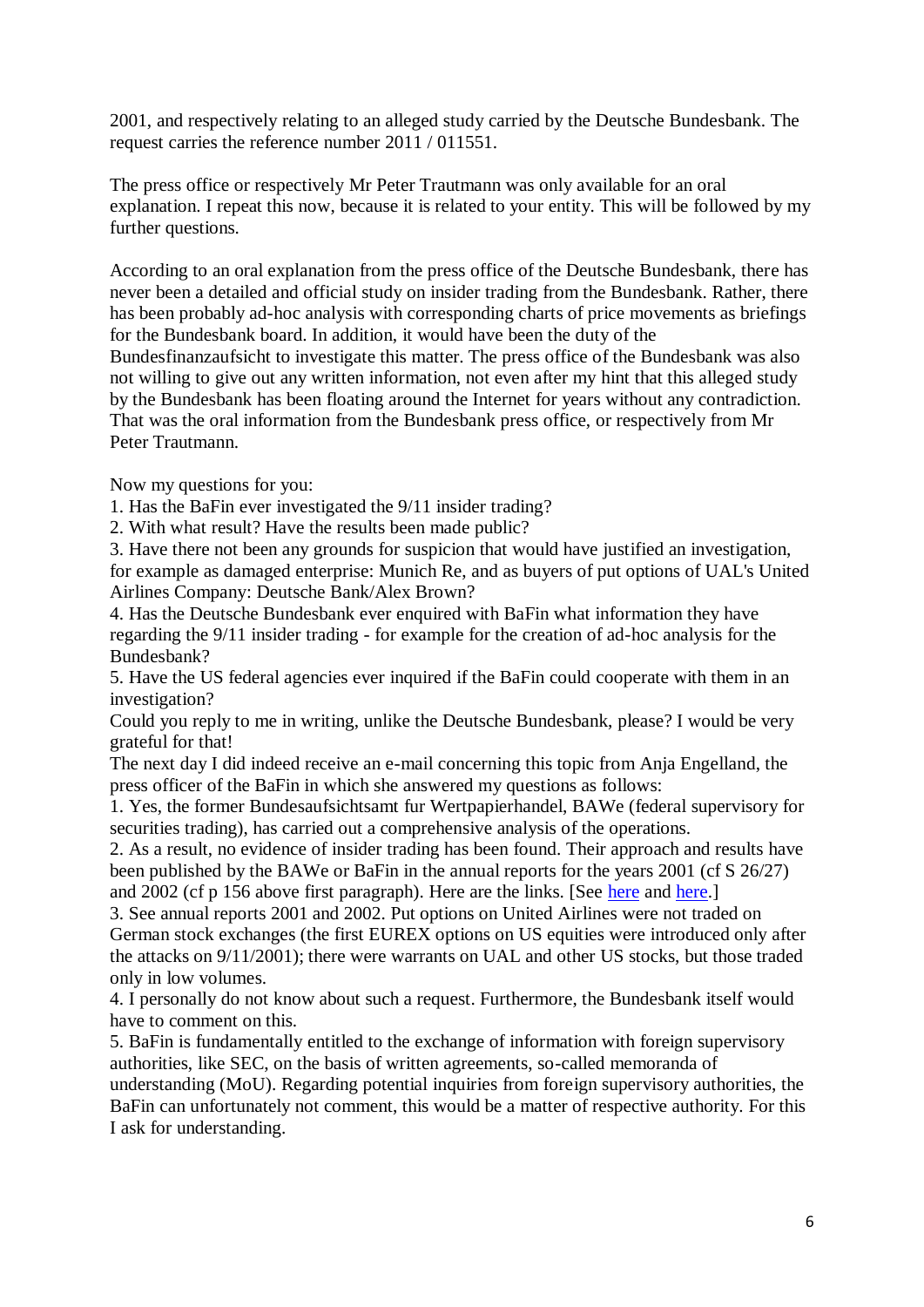Then I wrote another brief note to BaFin, "in order to prevent any misunderstanding: your answers refers, as far as I understand, solely to the financial markets in Germany and Frankfurt, or not?" The reply from BaFin:

The answers refer to the German financial market as a whole and not only on the Frankfurt Stock Exchange. In terms of the assessment of foreign financial markets, the relevant authorities are the competent points of contact.

In my inquiries, I mentioned, among other things, a scientific study by US economist Allen M Poteshman from the University of Illinois at Urbana-Champaign, which had been carried out in 2006 regarding the put option trading around 9/11 related to the two airlines involved, United Airlines and American Airlines. Poteshman came to this conclusion: "Examination of the option trading leading up to September 11 reveals that there was an unusually high level of put buying. This finding is consistent with informed investors having traded options in advance of the attacks." [19]

PAGE 2

#### **Page 2 of 3 AN ASIA TIMES ONLINE EXCLUSIVE INVESTIGATION Insider trading 9/11 ... the facts laid bare** By Lars Schall

Another scientific study was conducted by the economists Wong Wing-Keung (Hong Kong Baptist University, HKBU), Howard E Thompson (University of Wisconsin) and Kweehong Teh (National University of Singapore, NUS), whose findings were published in April 2010 under the title "Was there Abnormal Trading in the S&P 500 Index Options Prior to the September 11 Attacks?"

Motivated by the fact that there had been many media reports about possible insider trading prior to 9/11 in the option markets, the authors looked in this study at the Standard & Poor's 500 Index (SPX Index Options), in particular with a focus on strategies emanating from a bear market, namely those under the labels

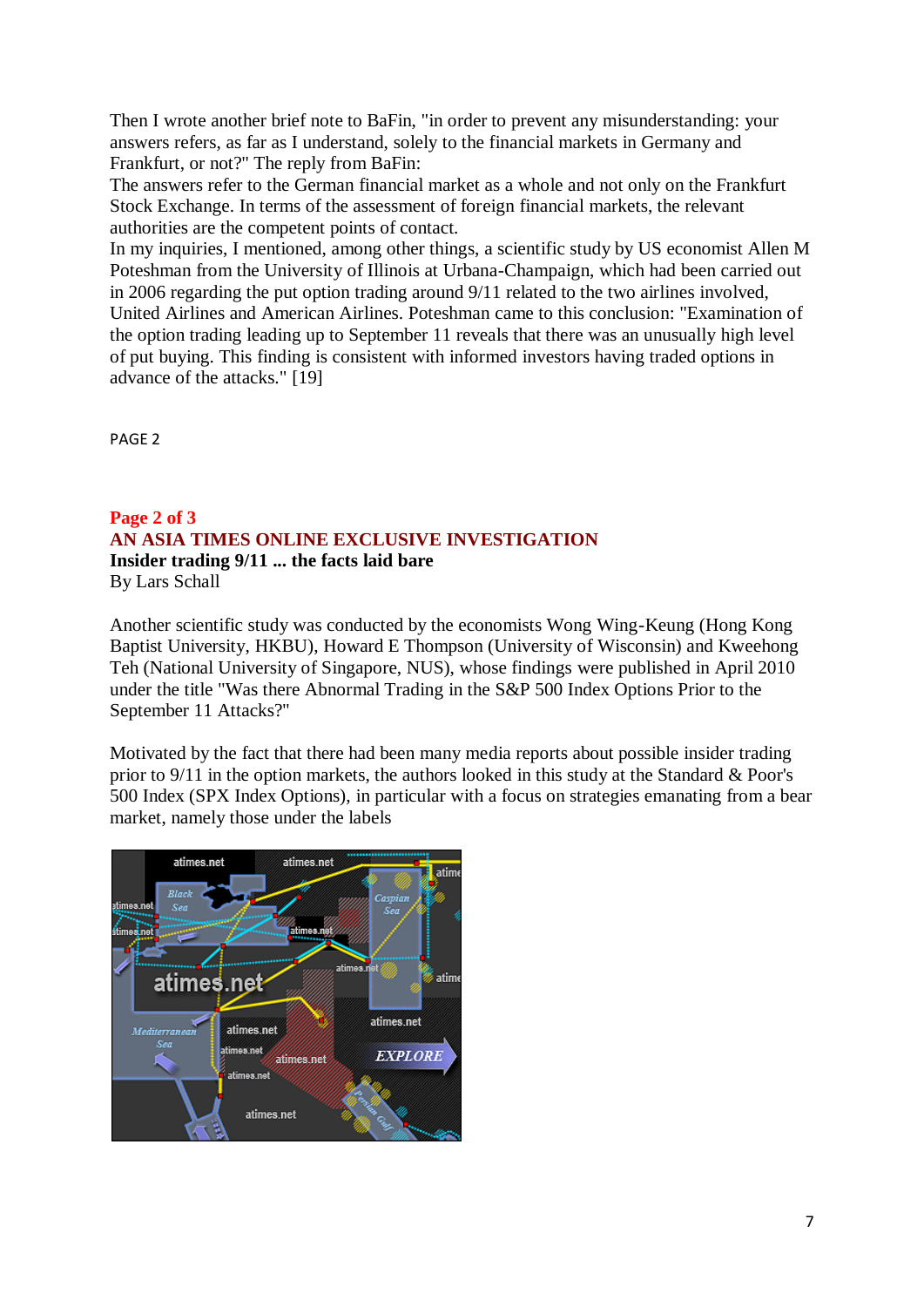"Put Purchase," "Put Bear Spread" and "Naked ITM Call Write", as each of these are in accordance with the assumption that one would be betting on a general bear market if one wanted to profit in anticipation of the 9/11 event. [20]

Along these lines, the authors refer to an article which Erin E Arvedlund published on October 8, 2001, in Barron's, the heading of which suggested precisely that thesis: "Follow the money: Terror plotters could have benefited more from the fall of the entire market than from individual stocks." [21]

Basically, Wong, Thompson and Teh came to the conclusion "that our findings show that there was a significant abnormal increase in the trading volume in the option market just before the 9-11 attacks in contrast with the absence of abnormal trading volume far before the attacks".

More specifically, they stated, "Our findings from the out-of-the-money (OTM), at-the-money (ATM) and in-the-money (ITM) SPX index put options and ITM SPX index call options lead us to reject the null hypotheses that there was no abnormal trading in these contracts before September 11th."

Instead, they found evidence for "abnormal trading volume in OTM, ATM and ITM SPX index put options" for September 2001, and also in "ITM-SPX index call options" for the same month. "In addition, we find that there was evidence of abnormal trading in the September 2001 OTM, ATM and ITM SPX index put options immediately after the 9-11 attacks and before the expiration date. This suggests that owning a put was a valuable investment and those who owned them could sell them for a considerable profit before the expiration date."

From all of this, they took the position that whilst they couldn't definitively prove that insiders were active in the market, "our results provide credible circumstantial evidence to support the insider trading claim". [22]

Disambiguation: "in the money" means that the circumstances arise on which the owner of a put option is betting - the market price of the underlying asset, for example a stock (or in this case an index of shares), is lower at that moment compared to the price at the time when the transaction took place. "At the money" means that the price of the underlying asset has remained equal or nearly equal. And "out-of-the-money" means that the price of the underlying asset has gone up, so the opposite of what the owner of the put option was betting on took place. "In the money": win. "Out of the money": loss.

There are also ITM, ATM and OTM options both for trading strategies with put and call options, depending on which kind of risk one would like to take. For example, according to Wong, Thomson and Teh, the "Put-Purchase Strategy" in the case of a downward movement of the underlying asset "is a cheaper alternative to short-selling of the underlying asset and it is the simplest way to profit when the price of the underlying asset is expected to decline".

The use of the OTM put option compared to the ITM put option, however, offers "both higher reward and higher risk potentials (...) if the underlying asset falls substantially in price. However, should the underlying asset decline only moderately in price, the ITM put often proves to be the better choice (...) because of the relative price differential."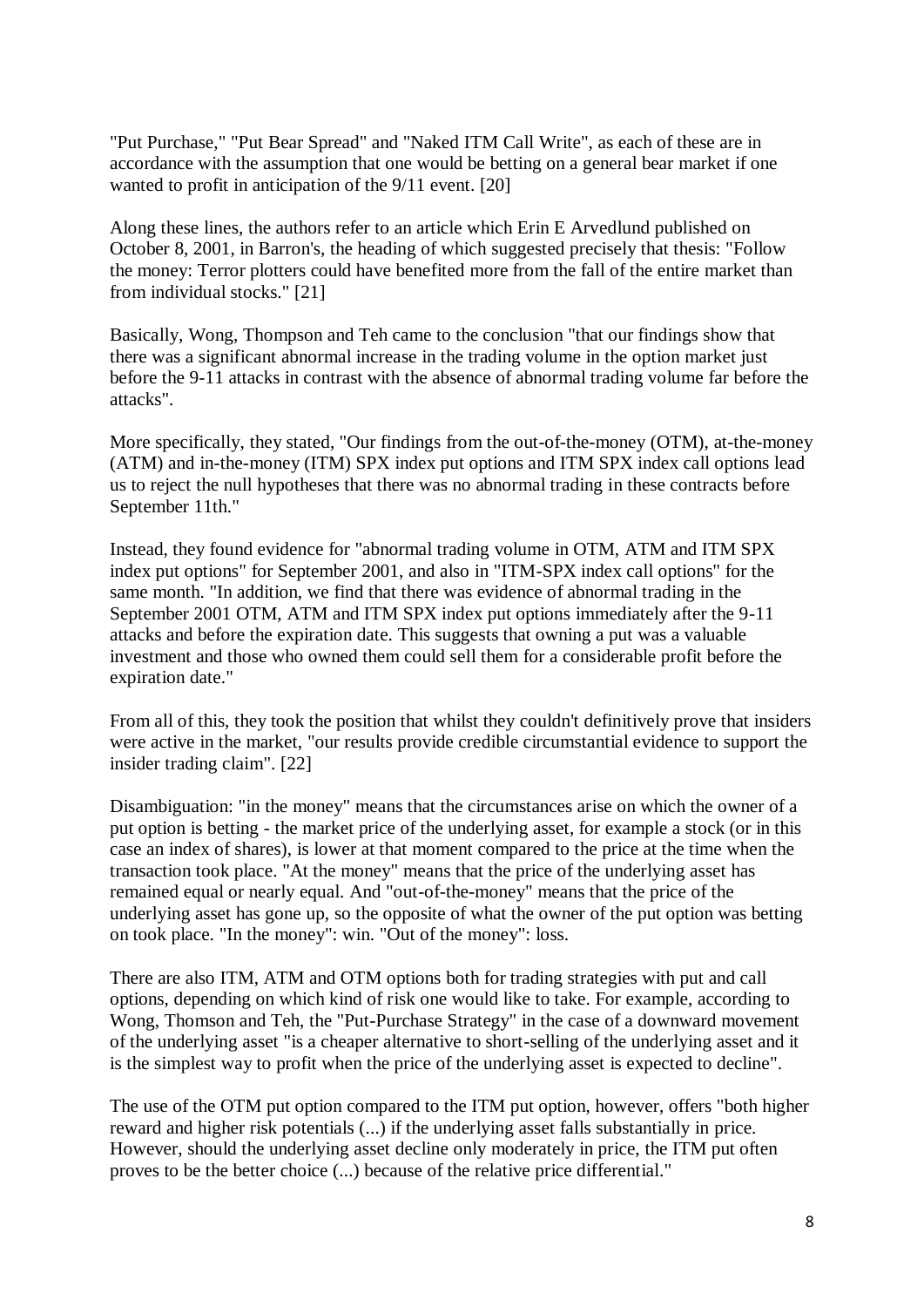That is why speculators would fare best, if they bought ITM put options, "unless the speculators would expect a very substantial decline in the price of the underlying asset." [23]

After they calculated such strategies in the light of the available trading data in the CBOE relating to 9/11, the three economists ultimately do not accept a possible counter-argument that their results could be attributed to the fact that the stock markets were generally falling and that there had already been a negative market outlook. Finally they pointed out: "More conclusive evidence is needed to prove definitively that insiders were indeed active in the market. Although we have discredited the possibility of abnormal volume due to the declining market, such investigative work would still be a very involved exercise in view of the multitude of other confounding factors," such as confusing trading strategies, "intentionally employed by the insiders" in order to attract less attention. [24]

That would be - and if only to invalidate these scientific results once and for all - primarily a task for the SEC, the FBI and other governmental authorities of the United States. However, we will have to wait for this in vain.

I think that not less worthy of a mention is an article that the French financial magazine Les Echos published in September 2007 about a study conducted by two independent economics professors from the University of Zurich, Marc Chesney and Loriano Mancini. Journalist Marina Alcaraz summarized the content of the findings in Les Echos with these words and with these explanations by Professor Chesney, which I for the first time translated into German (and do now translate from French into English):

"The atypical volumes, which are very rare for specific stocks lead to the suspicion of insider trading." Six years after the attacks on the World Trade Center this is the disturbing results of a recent study by Marc Chesney and Loriano Mancini, professors at the University of Zurich. The authors, one of them a specialist in derivative products, the other a specialist in econometrics, worked on the sales options that were used to speculate on the decline in the prices of 20 large American companies, particularly in the aerospace and financial sector.

Their analysis refers to the execution of transactions between the 6th and 10th of September 2001 compared to the average volumes, which were collected over a long period (10 years for most of the companies). In addition, the two specialists calculated the probability that different options within the same sector in significant volumes would be traded within a few days. "We have tried to see if the movements of specific stocks shortly before the attacks were normal." We show that the movements for certain companies such as American Airlines, United Airlines, Merrill Lynch, Bank of America, Citigroup, Marsh & McLehnan are rare from a statistical point of view, especially when compared to the quantities that have been observed for other assets like Coca-Cola or HP," explains Marc Chesney, a former Professor at the HEC and co-author of *Blanchiment et financement du terrorisme* (*Money laundering and financing of terrorism*), published by Editions Ellipses. "For example 1,535 put option contracts on American Airlines with a strike of \$30 and expiry in October 2001 were traded on September 10th, in contrast to a daily average of around 24 contracts over the previous three weeks. The fact that the market was currently in a bear market is not sufficient to explain these surprising volumes."

The authors also examined the profitability of the put options and trades for an investor who acquired such a product between the 6th and 10th September. "For specific titles, the profits were enormous." "For example, the investors who acquired put options on Citigroup with an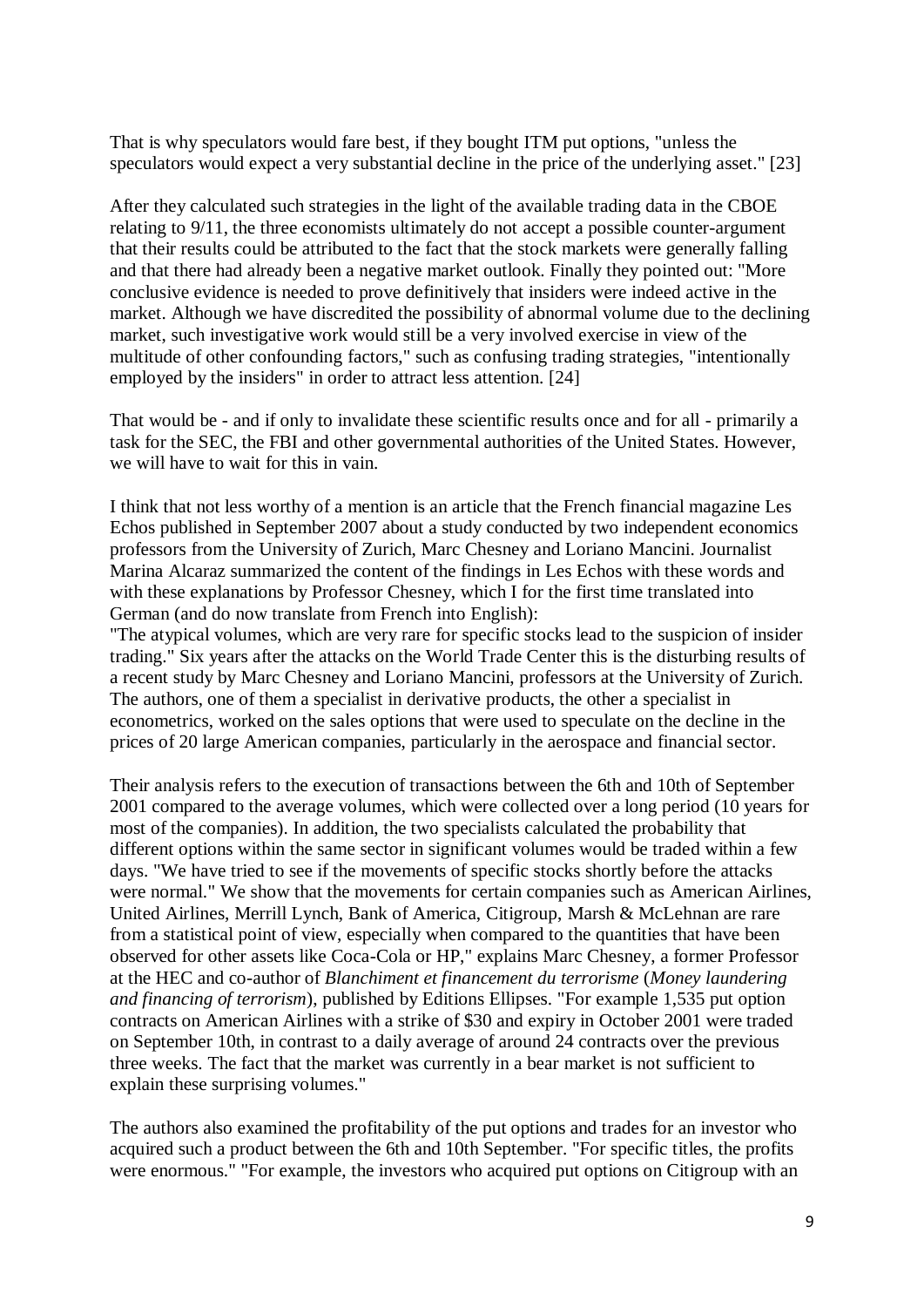expiry in October 2001 could have made more than \$15 million profit," he said. On the basis of the connection of data between volumes and profitability, the two authors conclude that "the probability that crimes by Insiders (Insider trading) occurred , is very strong in the cases of American Airlines, United Airlines, Merrill Lynch, Bank of America, Citigroup and JP Morgan. "There is no legal evidence, but these are the results of statistical methods, confirming the signs of irregularities." [25]

As Alcaraz continued to state for Les Echos, the study by Chesney/Mancini about possible insider trading related to the 9/11 attacks was not the first of its kind; but it was in sharp contrast to the findings of the US Securities and Exchange Commission SEC and the 9/11 Commission, since they classified the insider trading as negligible - the trades in question had no connection to 9/11 and had "consistently proved innocuous".

Different in the assessment is also the scientific work that Chesney and Mancini had published together with Remo Crameri in April 2010 at the University of Zurich, "Detecting Informed Trading Activities in the option markets." In the segment that is dedicated to the terror attacks of 9/11, the three authors come to the conclusion, that there had been notable insider trading shortly before the terrorist attacks on September 11 that was based on prior knowledge.

Without elaborating on the detailed explanation of the mathematical and statistical method, which the scientific trio applied during the examination of the put option transactions on the CBOE for the period between 1996 and 2006, I summarize some of their significant conclusions.

"Companies like American Airlines, United Airlines, Boeing" - the latter company is a contractor of the two airlines as aircraft manufacturer - "and to a lesser extent, Delta Air Lines and KLM seem to have been targets for informed trading activities in the period leading up to the attacks. The number of new put options issued during that period is statistically high and the total gains realized by exercising these options amount to more than \$16 million. These findings support the results by Poteshman (2006) who also reports unusual activities in the option market before the terrorist attacks." [26]

In the banking sector, Chesney, Crameri and Mancini found five informed trading activities in connection to 9/11. "For example the number of new put options with underlying stock in Bank of America, Citigroup, JP Morgan and Merrill Lynch issued in the days before the terrorist attacks was at an unusually high level. The realized gains from such trading strategies are around \$11 million." [27]

For both areas, the aviation and the banking sector, the authors state that "in nearly all cases the hypothesis", that the put options were not hedged, "cannot be rejected". [28]

Regarding the options traded on EUREX, one of the world's largest trading places for derivatives, which in 1998 resulted from the merger between the German and Swiss futures exchanges DTB and SOFFEX, Chesney, Mancini and Crameri focused on two reinsurance companies, which incurred costs in terms of billions of dollars in connection with the World Trade Center catastrophe: Munich Re and Swiss Re.

On the basis of EUREX trading data provided by Deutsche Bank, the three scientists detected one informed option trade related to Munich Re, which occurred on August 30, 2001. The authors write: "The detected put option with underlying Munich Re matured at the end of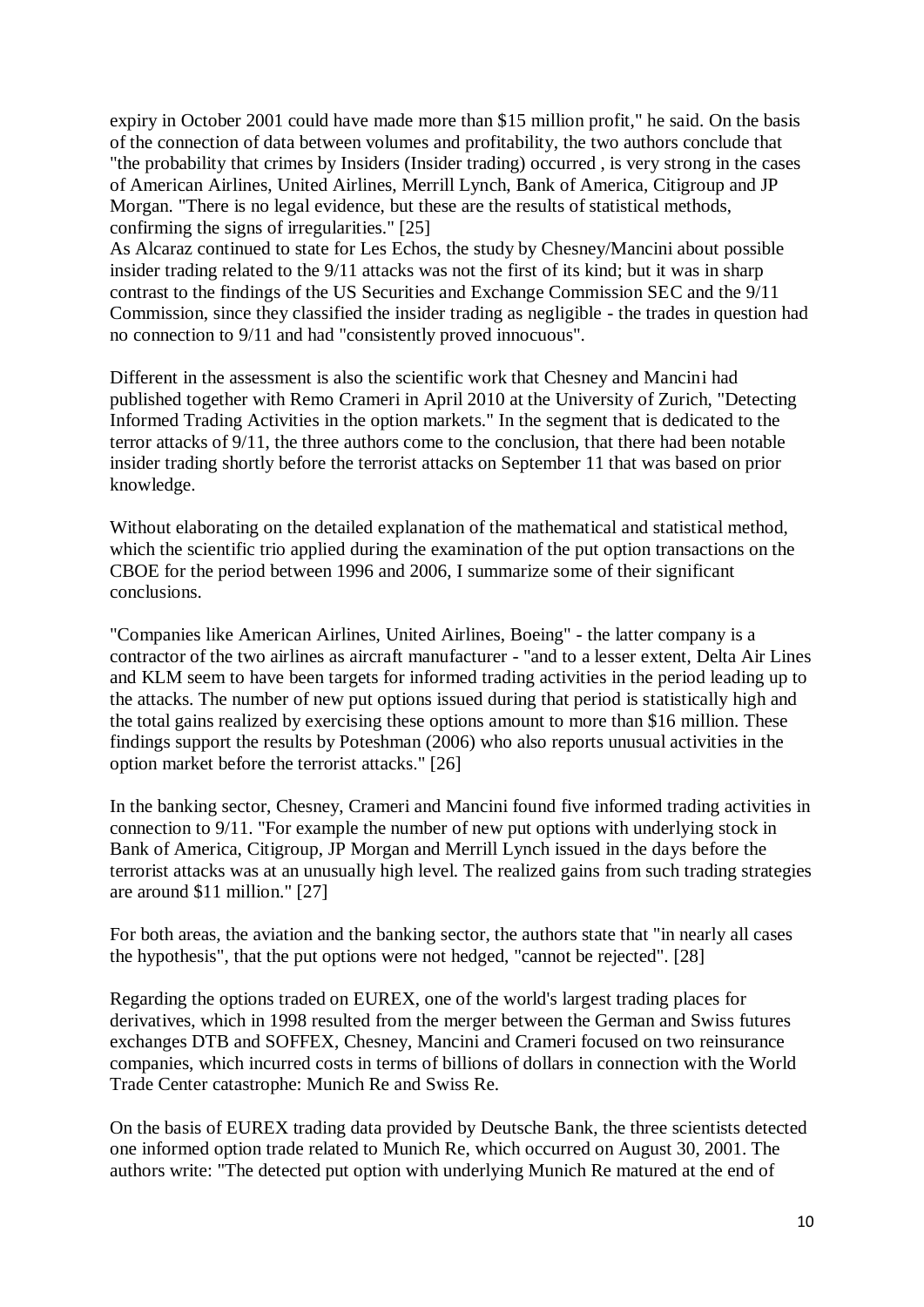September 2001 and had a strike of  $\epsilon$  320 (the underlying asset was traded at  $\epsilon$  300, 86 on August 30th). That option shows a large increment in open interest of 996 contracts (at 92.2% quintile of its two-year empirical distribution) on August 30th.

Its price on that day was  $\epsilon$  10, 22. ... On the day of the terrorist attacks, the underlying stock lost more than 15% (the closing price on September 10th was  $\epsilon$  261, 88 and on September 11th  $\in$  220, 53) and the option price jumped to  $\in$  89, 56, corresponding to a return of 776% in eight trading days. ... The gains ... related to the exercise of the 996 new put options issued on August 30th correspond to more than 3.4 million." Similar is true, according to the authors, for one informed option trade on Swiss Re on August 20, 2001 with "a return of 4,050% in three trading weeks", or "more than  $\epsilon$  8 million." [29]

In a new version of their study that was published on September 7, 2011, the authors stuck to their findings from April 2010. They added the emphasis that in no way the profits gained with the put options to which they point could have been achieved due to sheer fortunate coincidence, but that in fact they were based on prior knowledge which had been exploited. [30]

With those results in terms of what went on at the EUREX according to Chesney, Crameri and Mancini, I again addressed the BaFin, which had written to me that for the financial centers in Germany insider trading around 9/11 could be excluded, and asked: How does this go with your information that the federal supervisory for securities trading (BAWe) could in its comprehensive analysis not find evidence for insider trading? Do the authors, so to speak, see ghosts with no good reason? In addition, I stated:

If it is true what Chesney, Crameri and Mancini write, or if you at the BaFin cannot (ad hoc) refute it, would this then cause the BaFin to thoroughly investigate the matter again? If the findings of Chesney, Crameri, and Mancini were true, this would constitute illegal transactions relating to a capital crime, which has no status of limitations, or not? In case that a need for clarification had arisen at the BaFin, I added Professor Chesney to my e-mail-inquiry in the "carbon copy" - address field, as because these were the results of his scientific work.

The response that I received from BaFin employee Dominika Kula was as follows: As I already told you in my e-mail, the former federal supervisory for securities trading (BAWe) carried out a comprehensive analysis of the operations in 2001. As a result, no evidence of insider trading has been found. For clarification purposes, I wish to point out that violations of statutory provisions of securities or criminal law can never be excluded with absolute certainty. In order to pursue and prosecute such matters concrete evidence of an unlawful act is required ... Such evidence does not exist here.

With regard to the sources you mentioned, I ask for understanding that I can neither comment on scientific analyses, nor on reviews by third parties.

Regarding the statutes of limitations for offences relating to the violation insider trading regulations trading I can give you the following information: A violation of the law to prohibit insider trading is punishable with imprisonment up to 5 years or with fines. The statutes of limitations applied for crimes carrying this kind of penalty (section 78 paragraph 3 No. 4 Penal Code) are five years. These limitations are described in the statutes of limitations (§§ 78 et seq.) (Criminal Code).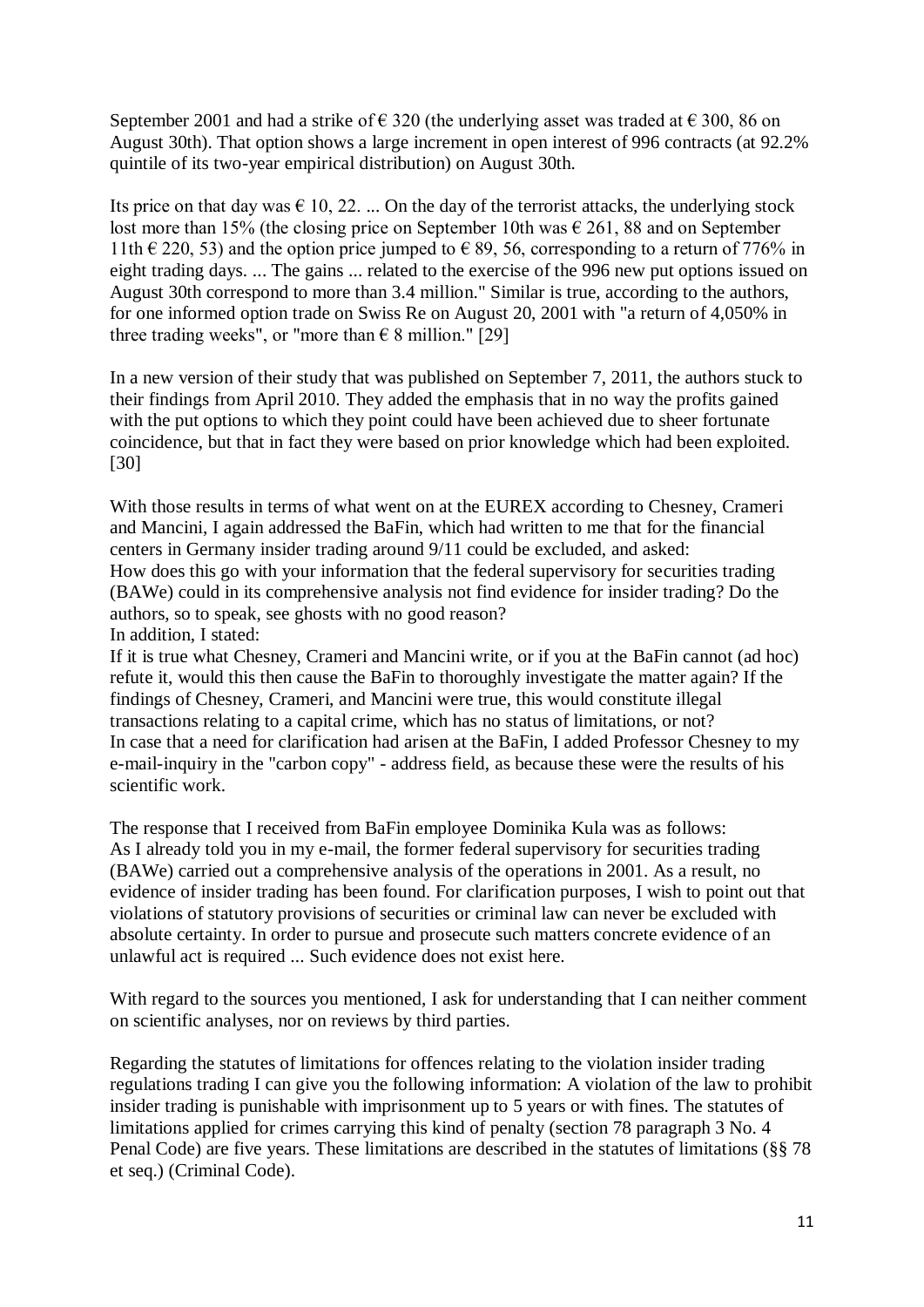In addition, I turned to the EUREX with three questions:

1. How do you as EUREX comment on the findings of Messrs Chesney, Mancini and Crameri?

2. Did you at EUREX perceive the particular trading in Munich Re and Swiss Re it in any way as strange?

3. Have domestic (eg BAWe and BaFin) or foreign (such as the U.S. Securities and Exchange Commission) authorities ever inquired if there may have been evidence of insider trading via the EUREX in connection with the 9/11 attacks?

I subsequently received the following response from Heiner Seidel, the deputy head of the press office of the Deutsche Borse in Frankfurt.

We do not give you a public written response on behalf of the Deutsche Börse or Eurex regarding the topics of your inquiry. This is for the following reason: the trade monitoring agency (HüSt) is part of the Exchange, but it is independent and autonomous. Their investigations are confidential and are carried out in close coordination with the BaFin. They are never public, a request which HüSt is therefore not meaningful.

I leave it to the reader to draw his/her conclusions from these two replies from the press offices of BaFin and Deutsche Borse. Regarding the topic of option trades related to 9/11, I once more talked with Swiss historian Dr Daniele Ganser ("Operation Gladio"), by asking him this time about the importance of those put options, which were traded shortly before the attacks of September 11, 2001.

*Daniele Ganser:* This is an important point. This is about demonstrating that there was insider trading on the international stock exchanges before 11 September. Specifically put options, ie speculation on falling stock prices were traded. Among the affected stocks were United Airlines and American Airlines, the two airlines involved in the attacks.

A colleague of mine, Marc Chesney, professor at the Institute of banking at the University of Zurich, has examined these put options. You first of all have to check if there may have been international speculation that the aviation industry would be experiencing a weak period and whether accordingly also put options on Singapore Airlines, Lufthansa and Swiss were bought. This was not the case.

Very significant put option trades were only transacted for these two airlines involved in the attacks. Secondly, you must examine the ratio of put options to call options and look if they had also been purchased to a similarly significant extent that would constitute speculations on rising stock prices. And that is also not the case. There were only significant put options and only significant transactions for United Airlines and American Airlines.

Now you need to look further in order to see who actually bought the put options, because that would be the insider who made millions on September 11. Most people are unaware that money was also earned with the attacks on September 11. The Security and Exchange Commission, SEC, the Securities and Exchange Commission of the United States, however, does not publish the information on who bought the put options, because you can do this anonymously. It is disturbing that this data is not made public.

What you have is the 9/11 Commission report, and here it is pointed out, that there has been insider trading, but that this insider trading cannot be traced to [al-Qaeda leader] Osama bin Laden, which means that it is highly unlikely that it had been Bin Laden.

*Question:* If this is not pursued any further, what does it mean?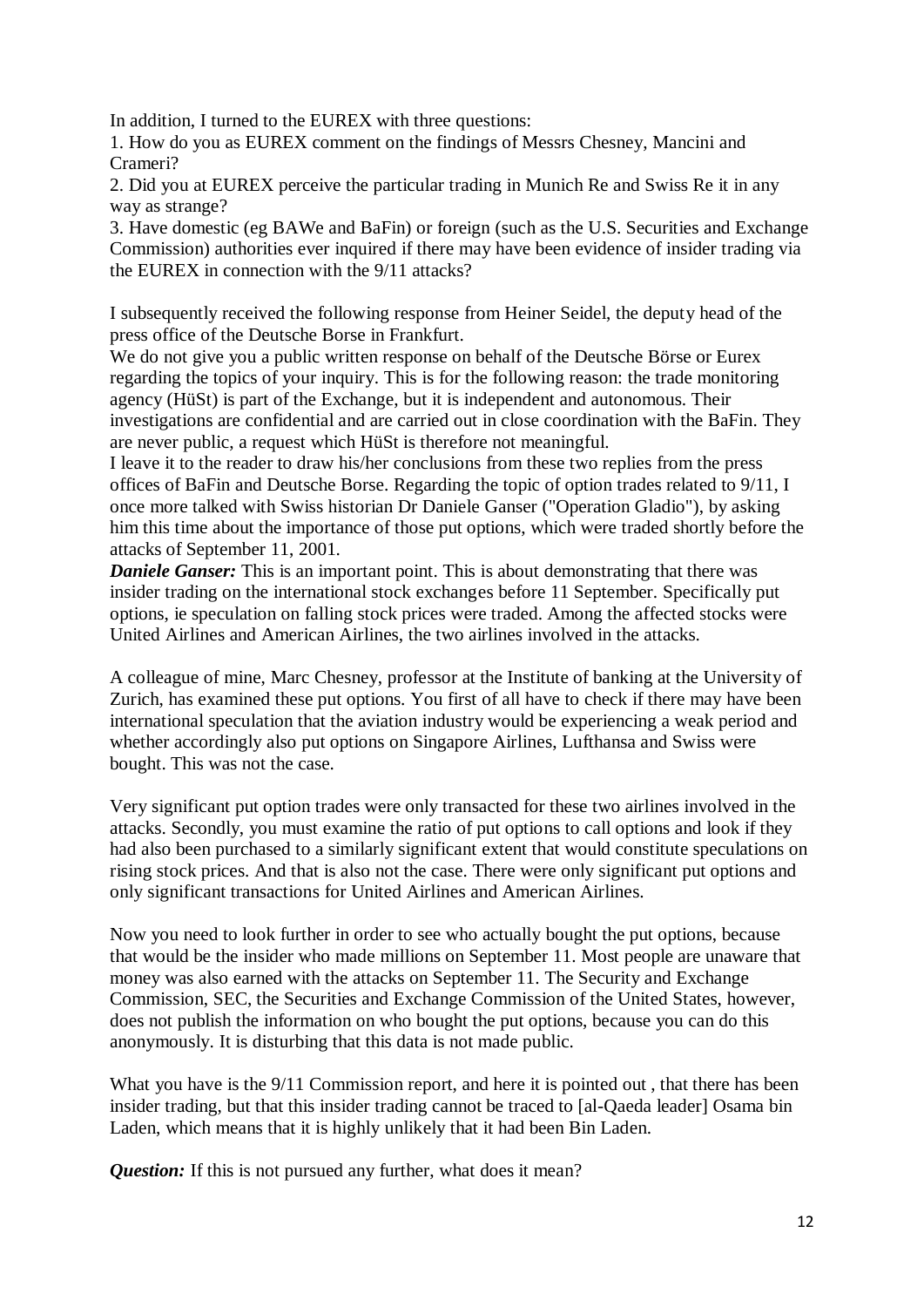*Daniele Ganser:* This means that the investigation of the terrorist attacks was incomplete, and always at the point where there are contradictions to the SURPRISE story, no further investigations are made. It looks very much as if one wants to examine only one story, the investigation is therefore one-sided. But this does not only apply to the put options. [31] Interestingly enough, when Dr Ganser points out in his reply that this important data is not published, it is actually only half of the truth. Why? The answer is very simple and odd at the same time: David Callahan, the editor of the US magazine SmartCEO, filed a request to the SEC about the put options which occurred prior to September 11 within the framework of the Freedom of Information Act (FOIA). The SEC informed Callahan in its reply of December 23, 2009 under the number "09 07659-FOIA" as follows:

This letter is in response to your request seeking access to and copies of the documentary evidence referred to in footnote 130 of Chapter 5 of the September 11 (9/11) Commission Report... We have been advised that the potentially responsive records have been destroyed. [32]

Therefore, we will unfortunately never know exactly how the SEC and the 9/11 Commission came to their conclusions regarding the 9/11 put options trading for their final report, because relevant documents were not only held back, but also destroyed - and that in spite of an agreement between the SEC and the National Archive of the United States, in which the SEC has agreed to keep all records for at least 25 years. [33]

PAGE 3

## **Page 3 of 3 AN ASIA TIMES ONLINE EXCLUSIVE INVESTIGATION Insider trading 9/11 ... the facts laid bare** By Lars Schall

The 9/11 Commission report wrote this in footnote 130 of Chapter 5, which briefly focuses on the alleged insider trading:

Highly publicized allegations of insider trading in advance of 9 / 11 generally rest on reports of unusual pre-9/11 trading activity in companies whose stock plummeted after the attacks. Some unusual trading did in fact occur, but each such trade proved to have an innocuous explanation. For example, the volume of put options - investments that pay off only when a stock drops in price - surged in the parent companies of United Airlines on September 6 and American Airlines on September 10 - highly suspicious trading on its face.

Yet, further investigation has revealed that the trading had no connection with 9/11. A single US-based institutional investor with no conceivable ties to al-Qaeda purchased 95 percent of the UAL puts on September 6 as part of a trading strategy that also included buying 115,000 shares of American on September 10. Similarly, much of the seemingly suspicious trading in American on September 10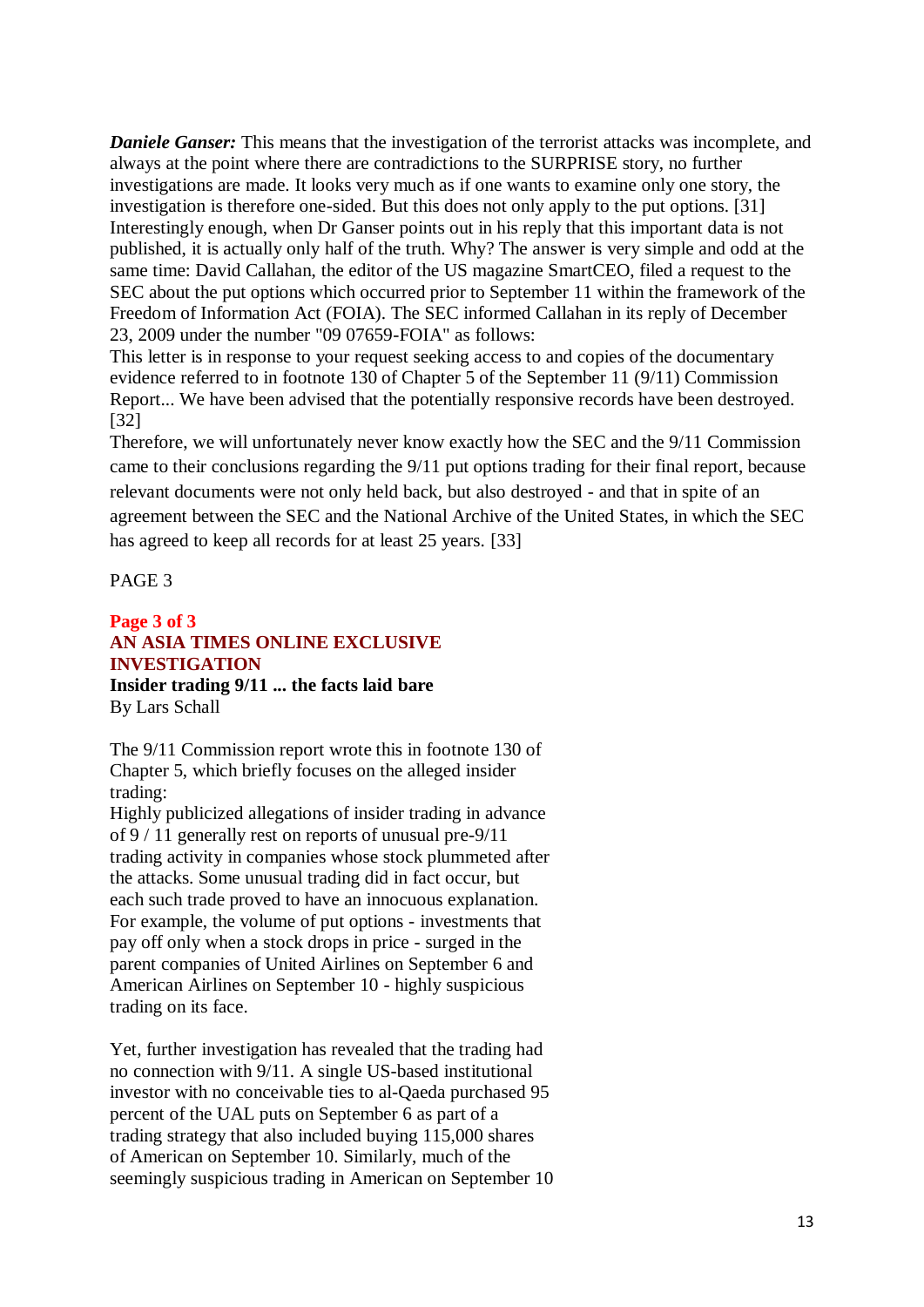was traced to a specific US-based options trading newsletter, faxed to its subscribers on Sunday, September 9, which recommended these trades.

These examples typify the evidence examined by the investigation. The SEC and the FBI, aided by other agencies and the securities industry, devoted enormous resources to investigating this issue, including securing the cooperation of many foreign governments. These investigators have found that the apparently suspicious consistently proved innocuous. (Joseph Cella interview (Sept 16, 2003; May 7, 2004; May 10-11, 2004); FBI briefing (Aug 15, 2003); SEC memo, Division of Enforcement to SEC Chair and Commissioners, "Pre-September 11, 2001 Trading Review," May 15, 2002; Ken Breen interview (Apr. 23, 2004); Ed G. interview (Feb. 3, 2004).

The author Mark H Gaffney commented on this finding of

# ▷

"innocuousness":

Notice ... the commission makes no mention in its footnote of the 36 other companies identified by the SEC in its insider trading probe. What about the pre-9/11 surge in call options for Raytheon, for instance, or the spike in put options for the behemoth Morgan Stanley, which had offices in WTC 2? The 9/11 Commission Report offers not one word of explanation about any of this. The truth, we must conclude, is to be found between the lines in the report's conspicuous avoidance of the lion's share of the insider trading issue.

Indeed, if the trading was truly "innocuous", as the report states, then why did the SEC muzzle potential whistleblowers by deputizing everyone involved with its investigation? The likely answer is that so many players on Wall Street were involved that the SEC could not risk an open process, for fear of exposing the unthinkable. This would explain why the SEC limited the flow of information to those with a "need to know", which, of course, means that very few participants in the SEC investigation had the full picture.

It would also explain why the SEC ultimately named no names. All of which hints at the true and frightening extent of criminal activity on Wall Street in the days and hours before 9/11. The SEC was like a surgeon who opens a patient on the operating room table to remove a tumor,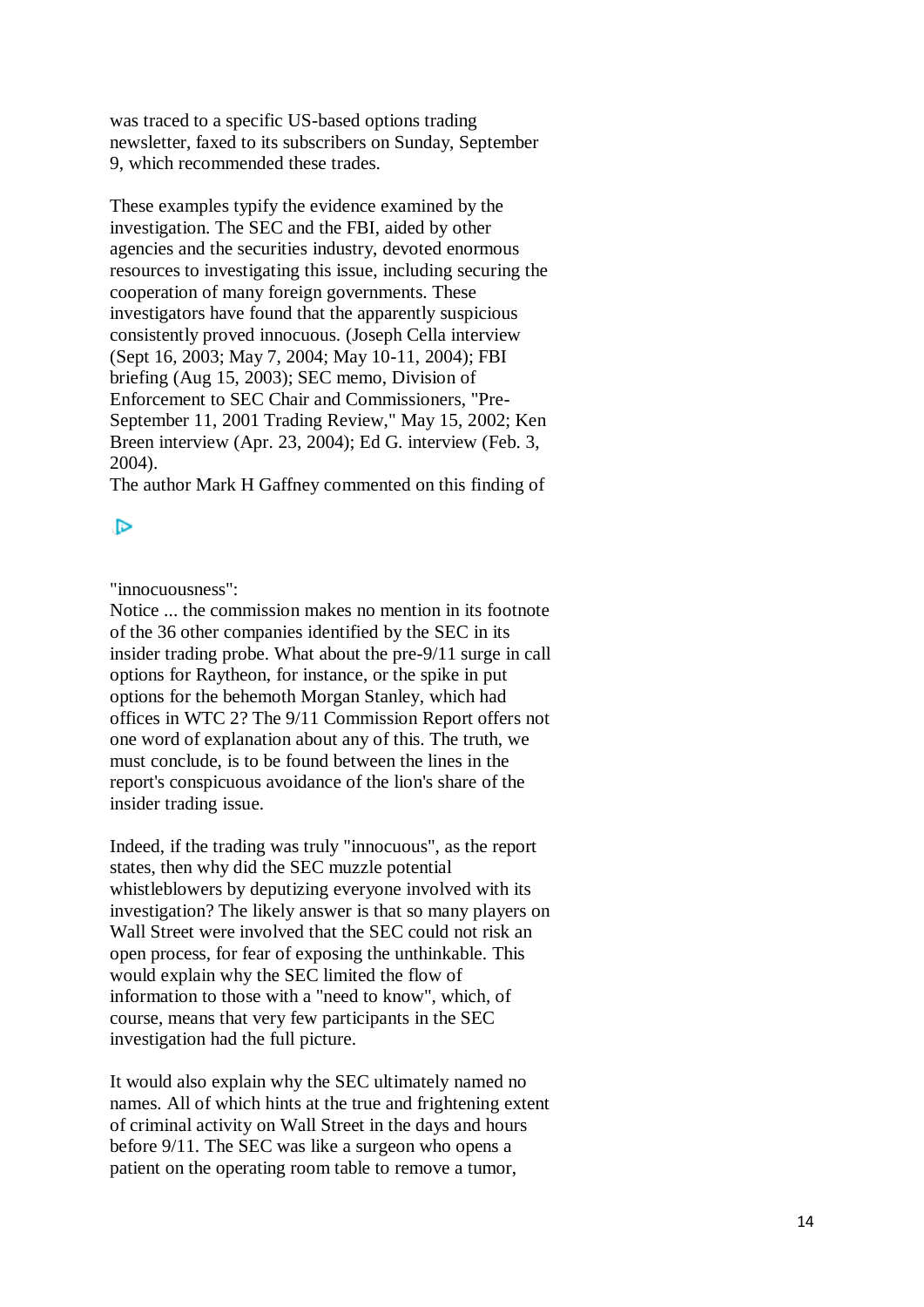only to sew him back up again after finding that the cancer has metastasized through the system.

At an early stage of its investigation, perhaps before SEC officials were fully aware of the implications, the SEC did recommend that the FBI investigate two suspicious transactions. We know about this thanks to a 9/11 Commission memorandum declassified in May 2009 which summarizes an August 2003 meeting at which FBI agents briefed the commission on the insider trading issue. The document indicates that the SEC passed the information about the suspicious trading to the FBI on September 21, 2001, just ten days after the 9/11 attacks.

Although the names in both cases are censored from the declassified document, thanks to some nice detective work by Kevin Ryan we know whom (in one case) the SEC was referring to. The identity of the suspicious trader is a stunner that should have become prime -time news on every network, world -wide. Kevin Ryan was able to fill in the blanks because, fortunately, the censor left enough details in the document to identify the suspicious party who, as it turns out, was none other than Wirt Walker III, a distant cousin to then -president G W Bush.

Several days before 9/11, Walker and his wife Sally purchased 56,000 shares of stock in Stratesec, one of the companies that provided security at the World Trade Center up until the day of the attacks. Notably, Stratesec also provided security at Dulles International Airport, where AA 77 took off on 9/11, and also security for United Airlines, which owned two of the other three allegedly hijacked aircraft. At the time, Walker was a director of Stratesec. Amazingly, Bush's brother Marvin was also on the board.

Walker's investment paid off handsomely, gaining \$50,000 in value in a matter of a few days. Given the links to the World Trade Center and the Bush family, the SEC lead should have sparked an intensive FBI investigation. Yet, incredibly, in a mind -boggling example of criminal malfeasance, the FBI concluded that because Walker and his wife had "no ties to terrorism ... there was no reason to pursue the investigation." The FBI did not conduct a single interview. [34]

For this translation, I asked Kevin Ryan via e -mail if he could send me a link for his "nice detective work". Ryan, who's in my humble opinion one of roughly 10 people around the world who have to be taken seriously regarding 9/11, replied: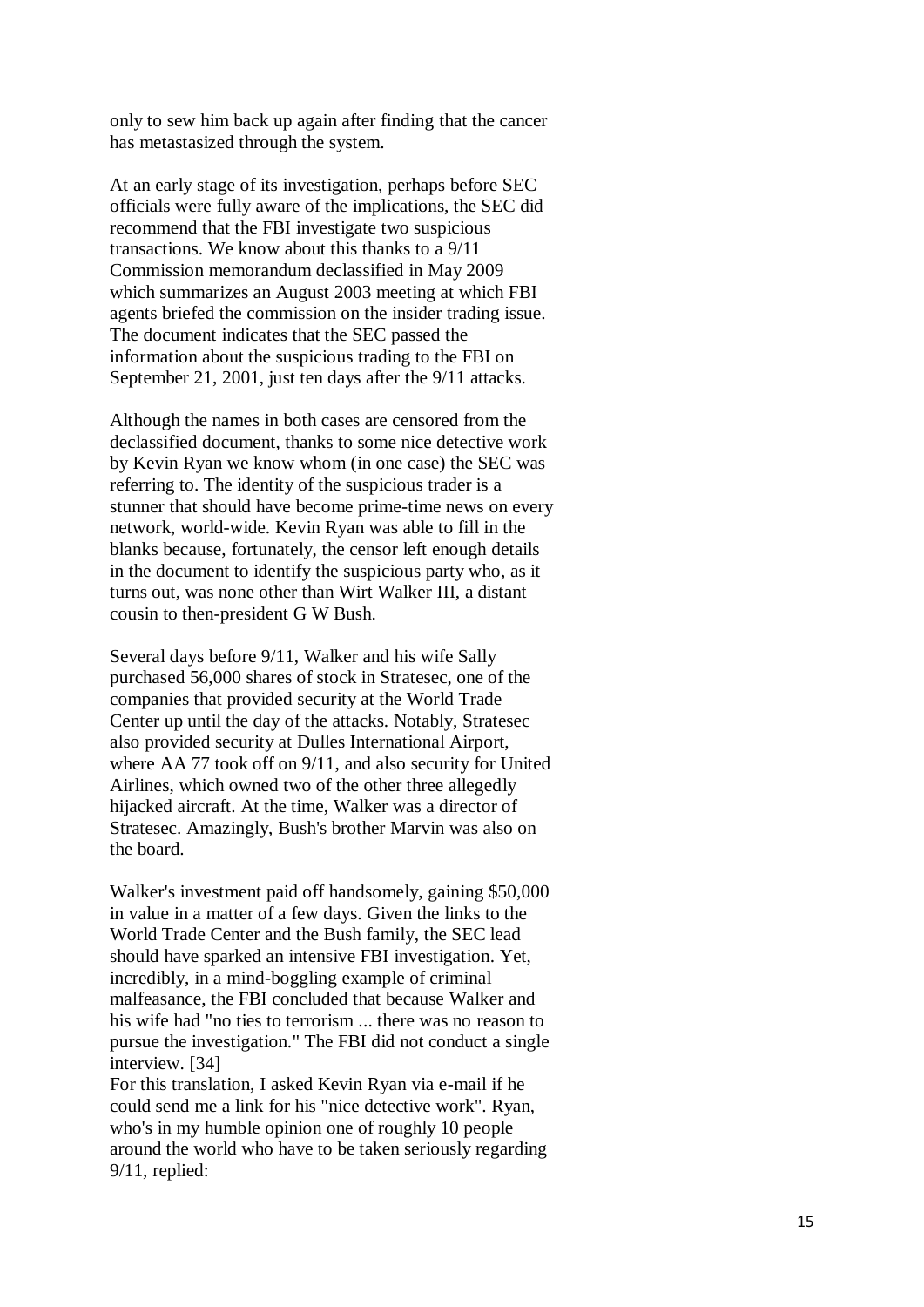You are referring to my paper "Evidence for Informed Trading on the Attacks of September 11." [See [here.](http://www.foreignpolicyjournal.com/2010/11/18/evidence-for-informed-trading-on-the-attacks-of-september-11/)] The following two references from the paper are relevant to what you are describing. [2] 9/11 Commission memorandum entitled ["FBI Briefing on](http://media.nara.gov/9-11/MFR/t-0148-911MFR-00269.pdf) Trading", prepared by Doug Greenburg, 18 August 2003, [22].

The 9/11 Commission memorandum that summarized the FBI investigations refers to the traders involved in the Stratesec purchase. From the references in the document, we can make out that the two people had the same last name and were related. This fits the description of Wirt and Sally Walker, who were known to be stock holders in Stratesec. Additionally, one (Wirt) was a director at the company, a director at a publicly traded company in Oklahoma (Aviation General), and chairman of an investment firm in Washington, DC (Kuwam Corp). Here are two other recent articles on Stratesec and its operators. [See [here](http://digwithin.net/2012/02/24/kuwam-and-stratesec-directors/) and [here.](http://digwithin.net/2012/01/01/a-small-world/)]

The stock of Stratesec, I should add by myself, increased in value from \$0.75 per share on September 11 to \$1.49 per share when the market re -opened on September 17. As a firm that provides technology -based security for large commercial and government facilities, Stratesec benefited from the soaring demand of security companies right after 9/11.

It is also remarkable what Ryan wrote to me regarding a company on which he did some research, too: Viisage Corp, another high -tech security firm.

*Kevin Ryan:* In late 2005, George Tenet became a director for Viisage, which had been flagged by the SEC for 9/11 trading but never investigated. Viisage was led by Roger LaPenta, formerly of Lockheed.

Seven months later, in 2006, FBI director Louis Freeh also joined the Viisage board. One might think that when both the CIA director (on 9/11) and the FBI director (from 1993 to June 2001) joined a company suspected of 9/11 insider trading, we might want to go back and actually investigate the SEC's flagging of that company. But, of course, that was not the case. In 2009, "Bandar Bush" hired Freeh as his personal attorney.

Freeh is nowadays the bankruptcy trustee of the alleged market manipulator MF Global. And about his client, the former Saudi ambassador Prince Bandar, I should add that we know for sure that he bankrolled indirectly via his wife two of the alleged would-be 9/11 hijackers, Khalid Al-Mihdhar and Nawaf Al -Hazmi. [35]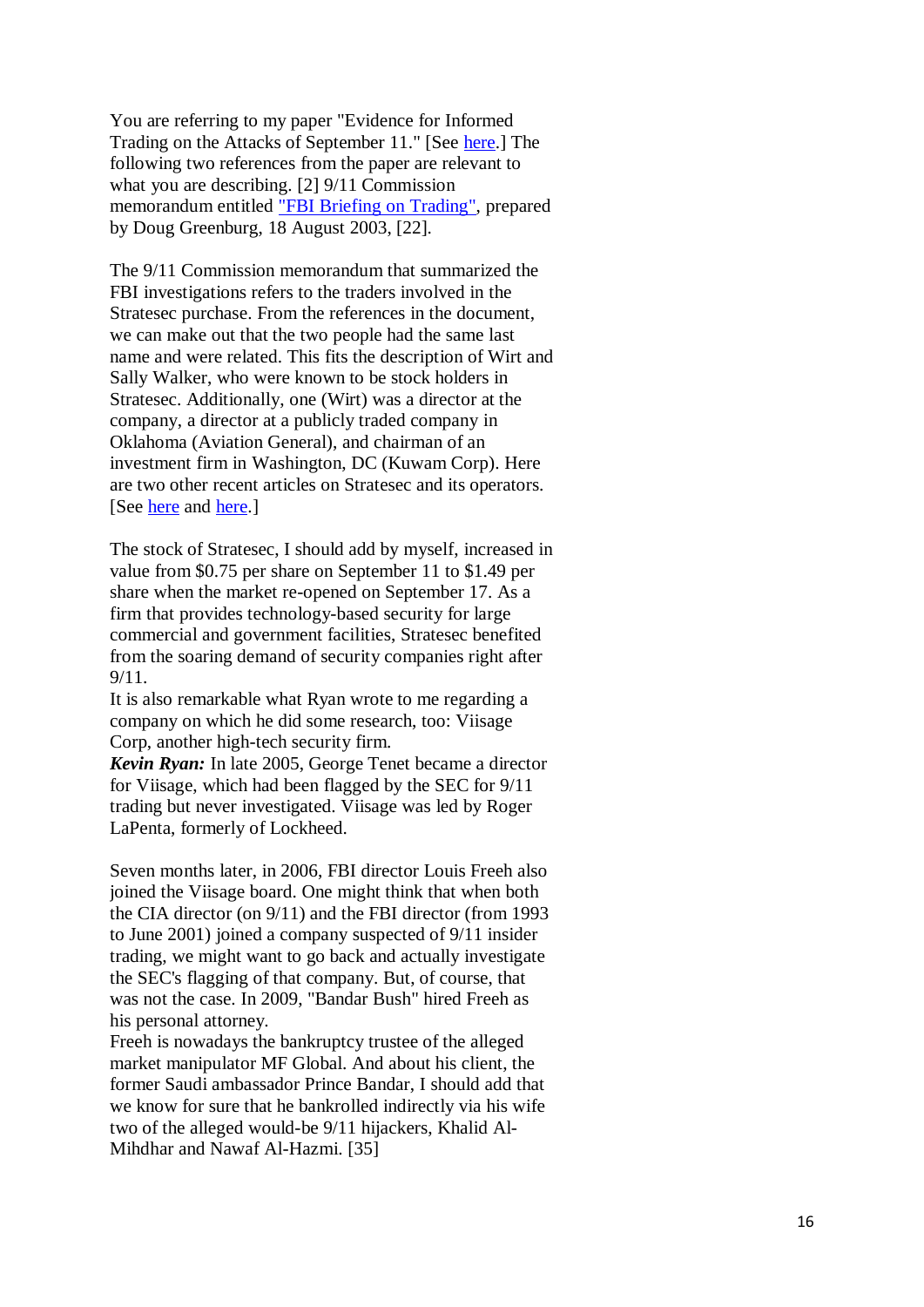But let's get back to the subject of destruction. On September 11, not only human life, aircraft and buildings were destroyed in New York City, but also data on computers and in archives. For example, several federal agencies occupied space in Building 7 of the World Trade Center, including the Securities and Exchange Commission on floors 11 to 13.

Those and other data could have given information about the alleged 9/11 insider trading (though it seems to be very unlikely that no backup existed elsewhere independent of the local computer systems). In fact, some technology companies were commissioned to recover damaged hard disks, which had been recovered from the debris and dust of Ground Zero.

One of these companies was the English company group Convar, more precisely: their data rescue center in the German city Pirmasens. Erik Kirschbaum from the news agency Reuters reported in December 2001 that Convar had at that time successfully restored information from 32 computers, supporting "suspicions that some of the 911 transactions were illegal".

'The suspicion is that inside information about the attack was used to send financial transaction commands and authorizations in the belief that amid all the chaos the criminals would have, at the very least, a good head start,' says Convar director Peter Henschel." [36] Convar received the costly orders - according to Kirschbaum´s report the companies had to pay between \$20,000 and \$30,000 per rescued computer - in particular from credit card companies, because: "There was a sharp rise in credit card transactions moving through some computer systems at the WTC shortly before the planes hit the twin towers. This could be a criminal enterprise - in which case, did they get advance warning? Or was it only a coincidence that more than \$100 million was rushed through the computers as the disaster unfolded?" [37]

The companies for which Convar was active cooperated with the FBI. If the data were reconstructed they should have been passed on to the FBI, and the FBI, according to its statutory mandate, should have initiated further investigation based on the data to find out who carried out these transactions. Henschel was optimistic at the time that the sources for the transactions would come to light.

Richard Wagner, a Convar employee, told Kirschbaum that "illegal transfers of more than \$100 million might have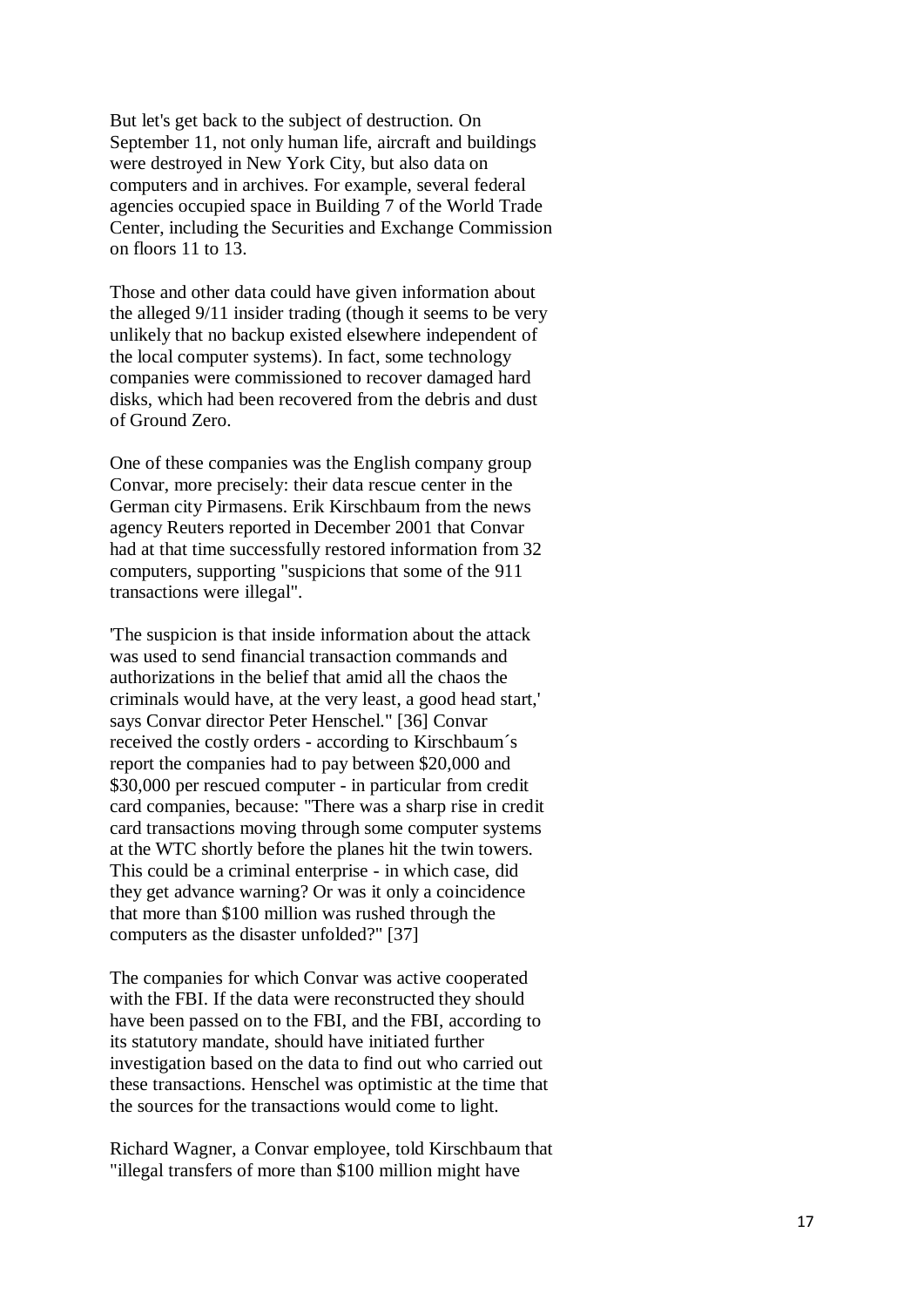been made immediately before and during the disaster. 'There is a suspicion that some people had advance knowledge of the approximate time of the plane crashes in order to move out amounts exceeding \$100 million,' he says. 'They thought that the records of their transactions could not be traced after the main frames were destroyed'." [38]

Wagner's observation that there had been "illegal financial transactions shortly before and during the WTC disaster" matches an observation which Ruppert describes in *Crossing the Rubicon*. Ruppert was contacted by an employee of Deutsche Bank, who survived the WTC disaster by leaving the scene when the second aircraft had hit its target.

According to the employee, about five minutes before the attack the entire Deutsche Bank computer system had been taken over by something external that no one in the office recognized and every file was downloaded at lightning speed to an unknown location. The employee, afraid for his life, lost many of his friends on September 11, and he was well aware of the role which the Deutsche Bank subsidiary Alex Brown had played in insider trading. [39] I was curious and wanted more information from Convar regarding their work on the WTC -computer hard drives, but also about the statements made by Peter Henschel and Richard Wagner. Thus, I contacted the agency which represents Convar for press matters, with a written request. But their agency "ars publicandi" informed me swiftly: Due to time constraints, we can currently offer you neither information nor anyone on the part of our client to talk to regarding this requested topic.

I also approached KrollOntrack, a very interesting competitor of Convar in writing. Ontrack Data Recovery, which also has subsidiaries in Germany, was purchased in 2002 by Kroll Inc - "one of the nation's most powerful private investigative and security firms, which has long standing involvement with executive protection US government officials including the president. This would require close liaison with the Secret Service." [40]

At the time of the 9/11 attacks, a certain Jerome Hauer was one of the managing directors at Kroll Inc. He had previously established the crisis center for the mayor of New York City as director of the Office of Emergency Management (OEM), which occupied office space on the 23rd floor of the WTC Building 7. Hauer helped former FBI agent John O'Neill to get the post of the head of Security Affairs at the WTC, and spent the night of September 11 with O'Neill in New York before the latter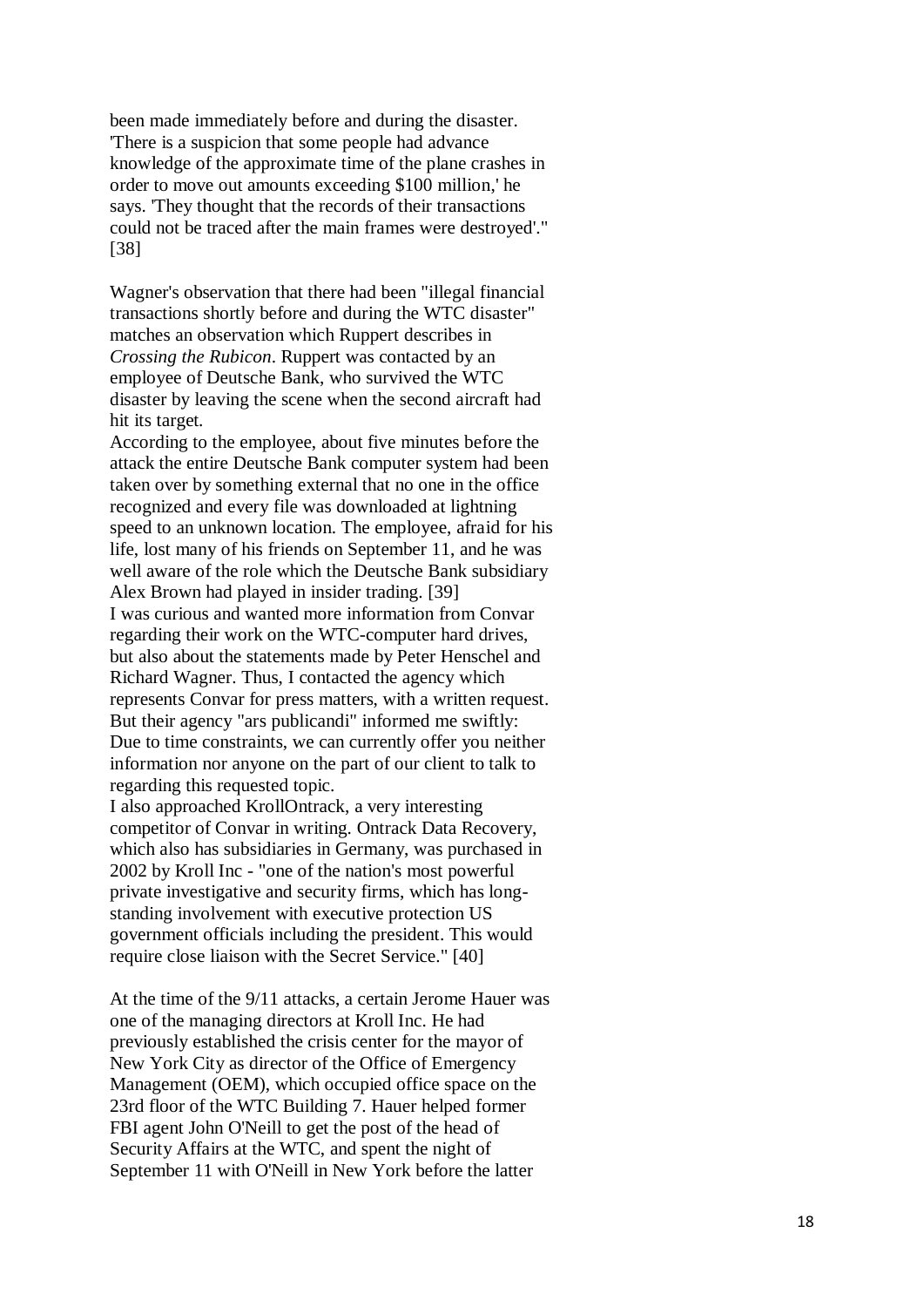lost his life on September 11 in the WTC. Hauer was most likely involved in the planning of "Tripod II", the war game exercise at the port of New York City. [41]

Therefore, I found it appealing to uncover some more details of this aspect, or, more accurately to find out if Ontrack or KrollOntrack had received an order in 2001 or after to rescue computer hard drives from the WTC. The answer I received from KrollOntrack said: Kroll Ontrack was not at the site of the data recovery - the devices at the Twin Towers have been completely destroyed or vaporized. The firm Kroll was, however, at that time active in the field of computer -forensic investigations, securing devices in the surrounding buildings.

In essence, these two inquiries did not help me at all. If anything, a further question arose: why did KrollOntrack send me a response, where it was really obvious that the content did not match the facts? After all, I had written in my inquiry that Convar had received orders to restore damaged computer hard drives from the World Trade Center.

I sent a new inquiry, attaching a link for Erik Kirschbaum's Reuters article and additional cinematic reports on Convar's which showed that some of the WTC disks had not been "completely destroyed or vaporized". I stated to KrollOntrack: "Your answer does not seem to match the facts, when it comes to 'completely destroyed or vaporized'. Will you still stick to your answer?"

KrollOntrack then replied that their previously given assessment constituted "not a statement, but an opinion".

I do not find this assessment worthless, because it is in line with the knowledge of the general public and can easily be refuted in argumentum in contrario by Convar´s activities.

One film report to which I referred to in my second inquiry to KrollOntrack originated from the German television journal Heute -Journal broadcast on March 11, 2002, on ZDF, and the other from the Dutch TV documentary Zembla, broadcast on September 10, 2006. The ZDF report showed that Convar received the WTC

disks from the US Department of Defense and that Convar had managed until March 2002 to recover more than 400 hard drives. It also reported that the private companies that employed Convar had paid between \$25,000 and \$50,000 per hard drive. In the TV documentary Zembla, Convar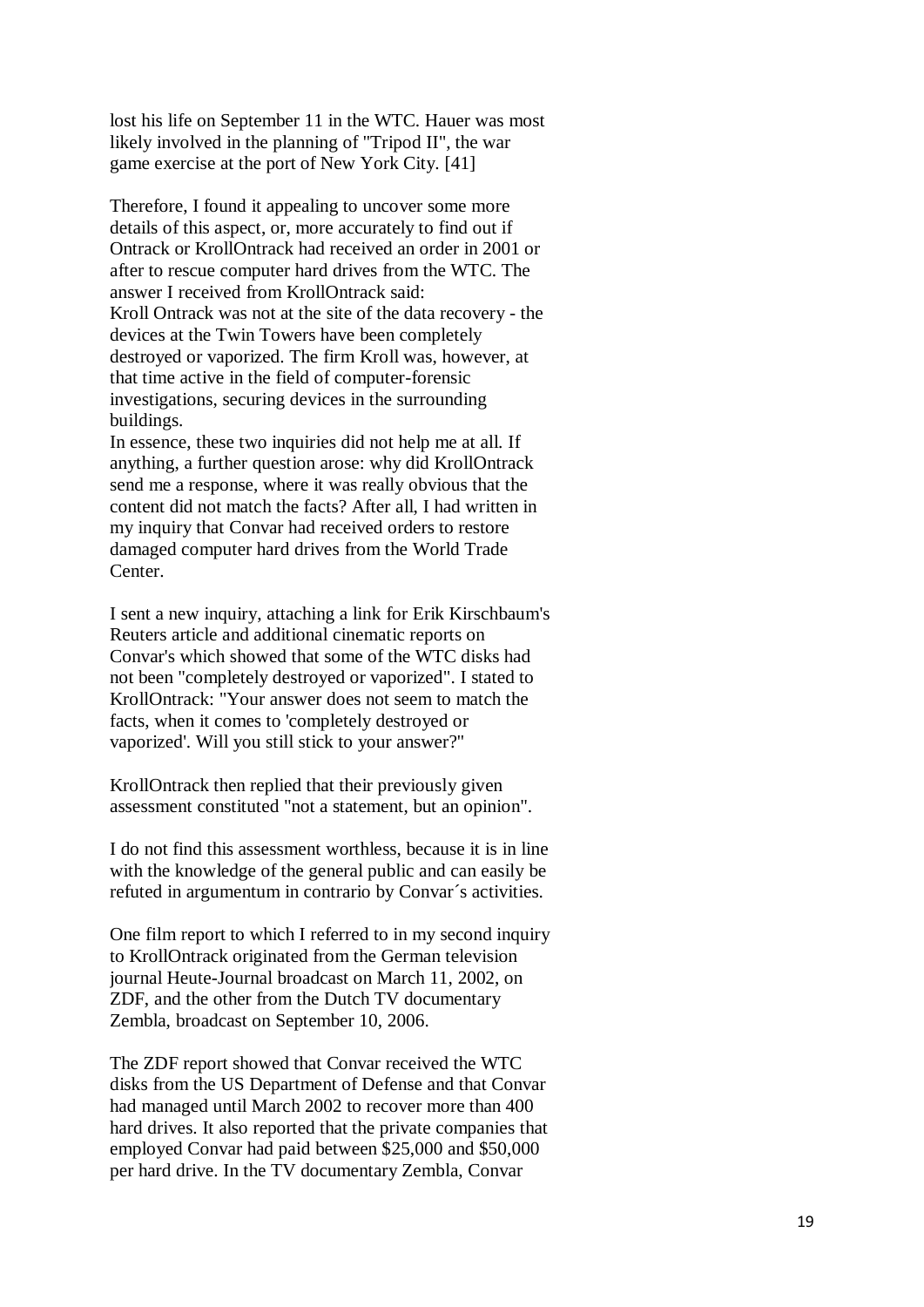essentially maintained its position as it had been reported by Erik Kirschbaum in 2001.

Obviously, in connection with 9/11 there has not only been insider trading via put options, but there is additional evidence that there have been illegal financial transactions via credit cards through which more than 100 million US dollars were removed from the WTC computer systems.

Those occurred shortly before and during the WTC disaster. It remains unclear what the FBI did later on with the data recovered by Convar. On the other hand, it may have been not very much, as can be seen from a memorandum from the 9/11 Commission, which was released in May 2009.

The 9/11 Commission asked the FBI about the use of credit cards for insider dealing. On the basis of the information provided by the FBI, the commission came to the conclusion that no such activity occurred because "the assembled agents expressed no knowledge of the reported hard-drive recovery effort or the alleged scheme" - but above all "everything at the WTC was pulverized to near powder, making it extremely unlikely that any hard-drives survived". [42]

The activities of Convar, however, prove the exact opposite.

But it gets even better. According to Zembla, the FBI was directly involved with the data rescue efforts of Convar. And on top of it, the broadcast of Heute-Journal reported that Convar worked in that "highly sensitive" matter with several federal agencies of the United States government.

So there have been ample indications for insider trading based on foreknowledge of the attacks, but there are very few hard facts as Catherine Austin Fitts, a former managing director and member of the board of the Wall Street investment bank Dillon, Read & Co, Inc (now part of UBS), pointed out when I talked with her about this topic.

Ms Fitts, what are your general thoughts related to the alleged 9/11-insider trading?

*Catherine Austin Fitts:* Well, I've never been able to see concrete evidence that the insider trading has been proved. There's a lot of anecdotal information from investment bankers and people in the investment community that indicate that there was significant insider trading,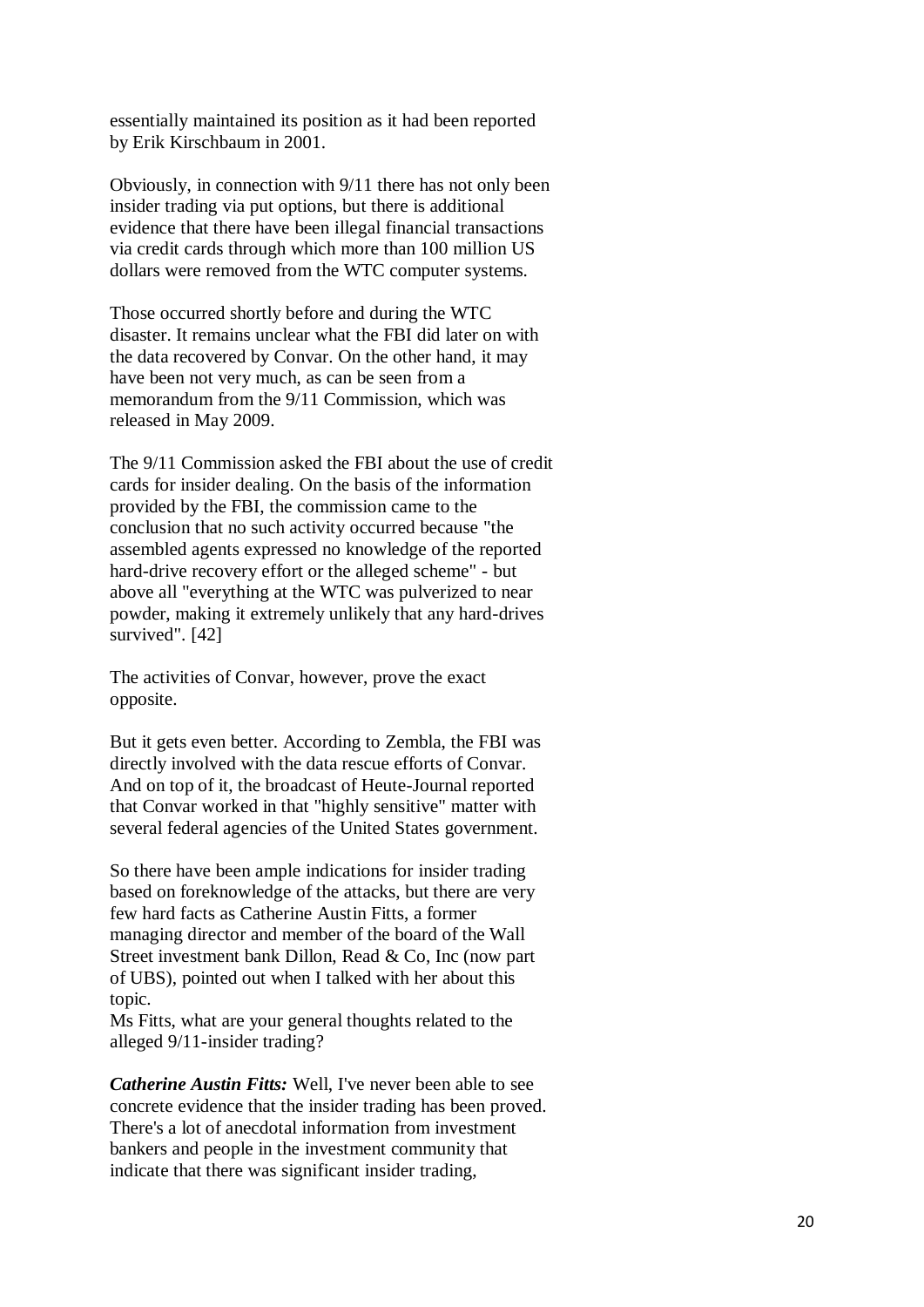particularly in the currency and bond markets, but again it hasn't been documented.

I think around situations like 9/11 we've seen things that can only be explained as insider trading. Therefore, it wouldn't surprise me if it turns out the allegations are true, because my suspicion is that 9/11 was an extremely profitable covert operation and a lot of the profits came from the trading. It wouldn't even surprise me if it turns out that the Exchange Stabilization Fund traded it and that some of the funding for the compensation fund for the victims came from the ESF.

Insider trading happens around these kinds of events, but if you really want to produce evidence of insider trading, you need the subpoena powers of the SEC, and of course we know that they haven't exercised them. If anything, right after 9/11, the government settled a significant amount of cases I presume because a lot of the documents were destroyed by the destruction of WTC building number 7, where the SEC offices and other governmental investigation offices were. [43]

Fitts, who had written a longer essay in 2004 related to this, replied to my question about who had benefited from 9/11:

*Catherine Austin Fitts:* 9/11 was extraordinarily profitable for Wall Street, they of course got a kind of "Get Out of Jail Free card" as I've just described. In addition, the largest broker of government bonds, Cantor Fitzgerald, was destroyed, and there was a great deal of money missing from the federal government in the prior four or five years. If you look at the amount of funds involved, it is hard to come to a conclusion other than massive securities fraud was involved, so I find it very interesting that this happened. [44]

A short explanation: Cantor Fitzgerald's headquarters were located in the North Tower of the WTC (floors 101-105). On 9/11, the company lost nearly two -thirds of its entire workforce, more than any other tenant in the WTC. (Also two other government bonds brokers, Garbon Inter Capital and Eurobrokers, occupied office space in the WTC towers that were destroyed.) Back to Fitts and the question: "Cui bono 9/11?"

*Catherine Austin Fitts:* In addition, the federal government took the position that they couldn't produce audited financial statements after 9/11, because they said the office at the Pentagon that produced financial statements was destroyed. Now given what I know of the federal set up of financial statements, I am skeptical of that statement.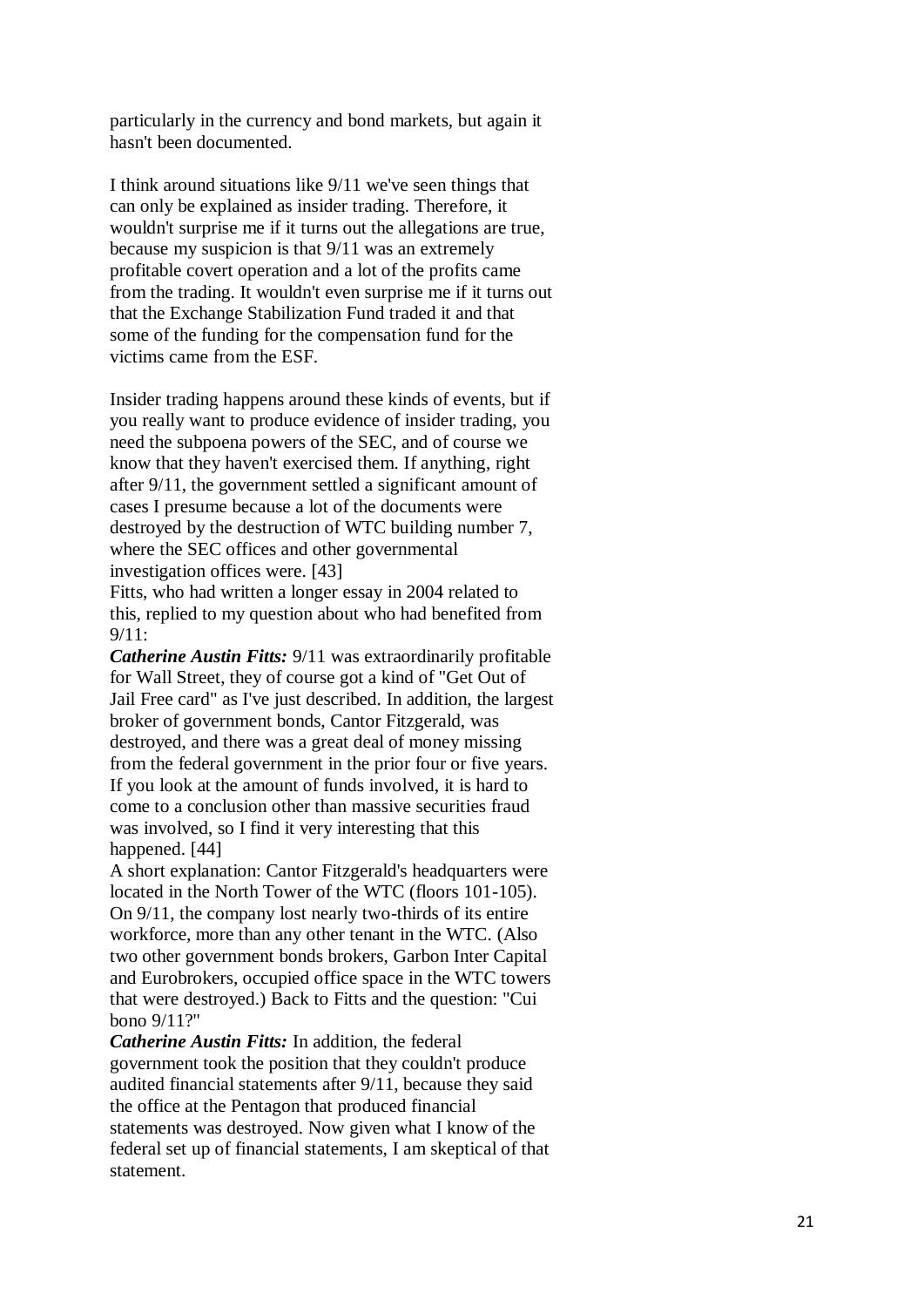But needless to say, if you take the government on its word, you had another "Get Out of Jail Free card" for four trillion dollars and more missing from the federal government. So if you're just looking at the financial fraud angle, there were a lot of parties that benefited from 9/11. But then of course what 9/11 did, it staged the passage of the Patriot Act and a whole series of laws and regulations that I collectively refer to as "The Control on Concentration of Cash Flow Act." It gave incredible powers to centralize.

In addition, if you look at monetary policies right after 9/11 - I remember I was over in the City of London driving around with a money manager and his phone rang and he answered it on his speaker phone. It was somebody on Wall Street who he hadn't talked to since before 9/11, and he said to him: "Oh Harry, I am so sorry about what has happened, it must have been very traumatic." And the guy said: "Don't be ridiculous! We were able to borrow cheap short and invest long, we're running a huge arbitrage, we're making a fortune, this is the most profitable thing that ever happened to us!" - So you could tell the monetary policies and sort of insider games were just pumping profits into the bank at that time, so that was very profitable.

But of course the big money was used for a significant movement of the military abroad and into Afghanistan and then into Iraq ... You could see that the country was being prepared to go to war. And sure enough, 9/11 was used as a justification to go to war in Afghanistan, to go to war in Iraq, and commit a huge number of actions, and now much of the challenges about the budget are the result of extraordinary expenditures on war including in Afghanistan and Iraq and the costs of moving the army abroad and engaging in this kind of empire building with ground military force.

So I think if you ask Cui Bono on 9/11, one of the big categories was all the people who made money on engineering the popular fear they needed to engineer these wars. I believe whether it was financial fraud, engineering new laws or engineering wars, it was a fantastically profitable covert operation. [45]

In that category of people who benefit from 9/11 are also the arms manufacturer Raytheon, whose share price gained directly from the 9/11 attacks. Trading of the shares of Raytheon, the producer of Tomahawk and Patriot missiles (and parent company of E -systems, whose clients include the National Security Agency and CIA), experienced an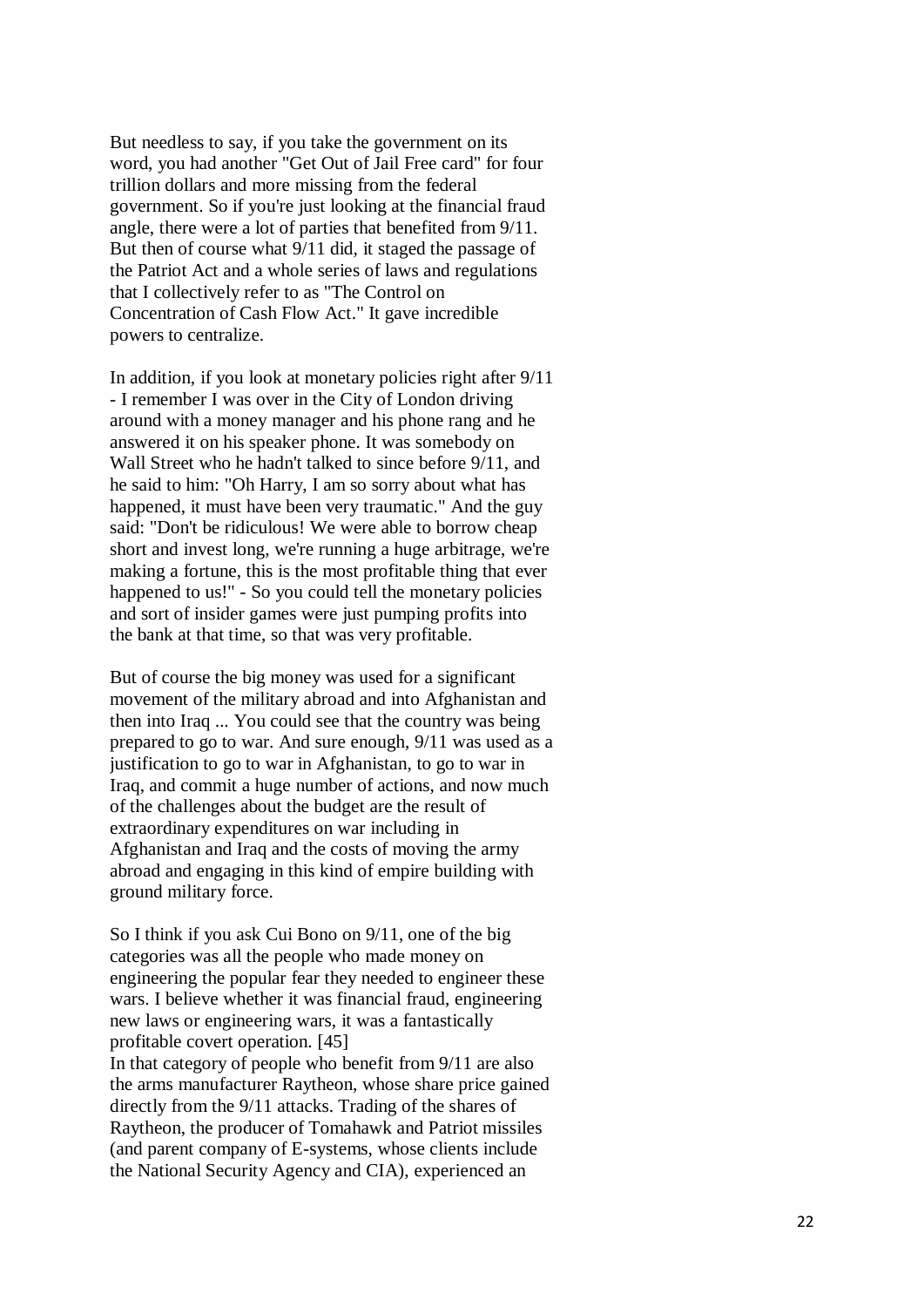abrupt six -time increase of call option purchases on the day immediately before September 11. [46]

The outright purchase of call options implies the expectation that a stock price will rise. In the first week after 9/11, when the New York Stock Exchange opened again, the value of Raytheon actually shot up considerably. Looking at the development of the stock price, the impression is a very weak performance before the attacks and then, after resumption of trade, a "gap" (at substantial volume) upwards. In other words: just under \$25 on September 10, the low in the period between August 20 to September 28, at \$31, 50 on September 17 and up to \$34, and 80 on September 27, 2001.

With regards to government bonds, buyers of US Treasury securities with a maturity of five years were also winners. These securities were traded in an unusually large volume shortly before the attacks. The Wall Street Journal reported at least in early October 2001 that the Secret Service had started an investigation into a suspiciously high volume of US government bond purchases before the attacks. The Wall Street Journal explained:

Five -year Treasury bills are the best investments in the event of a global crisis, in particular one like this which has hit the United States. The papers are treasured because of their safety, and because they are covered by the US government, and usually their prices rise if investors shun riskier investments, such as shares. [47]

Adding to this phenomenon, the government issues these bonds that serve as a basis of money creation for funding a war such as the immediately declared "war on terror", engaging the Tomahawks from Raytheon. And here it may again be useful to have a quick look at the "cui bono" relationship:

The US Federal Reserve creates money to fund the war and lends it to the American government. The American government in turn must pay interest on the money they borrow from the Central Bank to fund the war. The greater the war appropriations, the greater the profits are for bankers. [48]

A multi -layered combination, one could say.

I also talked about the topic of 9/11 insider trading with one of the world's leading practitioners at the interface between the international capital markets, the national security policy of the US as well as geopolitics, James G Rickards. He gave me some answers in a personal discussion, which I am allowed to repeat here with his expressed approval.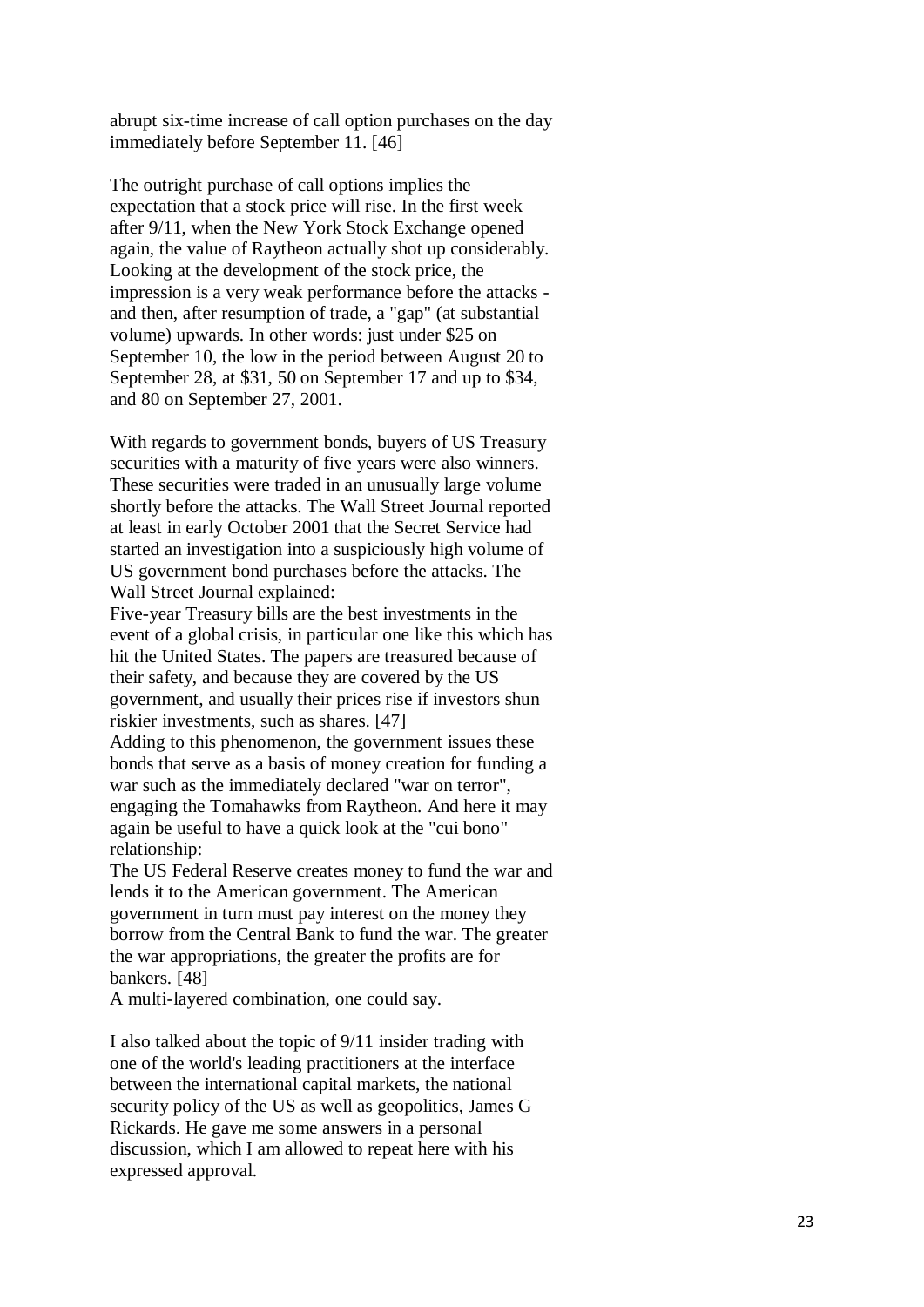*Question:* Did suspicious trading activities of uncovered put options on futures markets occur shortly before 9/11?

*James G Rickards:* Well, the trading documents certainly look suspicious. It is simply a fact that an unusually high volume of purchases of put-options for the two airlines occurred over the three trading days before the attacks. This is a mere fact, no speculation, no guessing around. This is clearly obvious from the documents of the trading sessions on the derivatives exchanges.

*Question:* Do you think that the intelligence agencies could have got a warning signal based on this information?

*James G Rickards:* Theoretically that is possible, if are you are looking and watching out for this. But there was far more significant information, which was ignored.

*Question:* Do you also think that some people with foreknowledge operated speculatively in the option markets?

*James G Rickards:* Based on the documentation of the trading session it seems that this has been the case, yes. Let's sum up a bit at the end. We have, among other things: • The "nice detective work" by Kevin Ryan related to Stratesec/Wirt Walker III.

• Some highly inconsistent information vis-a-vis Convar/illegal credit card transactions.

• Scientific papers supporting the allegations that there were indeed unusual trading activities in the option market before the terrorist attacks of 9/11, although the 9/11 Commission (based on the investigation of the SEC and the FBI) ruled that possibility out.

As it became clear that I would publish this article here at Asia Times Online, I contacted the US Federal Bureau of Investigation via its press spokesman Paul Bresson in order "to give the FBI the opportunity to give a public statement with regards to three specific issues". Those three specific issues were the ones I have just highlighted. Related to each of them I've asked Mr Bresson/the FBI: "Could you comment on this for the public, please?" Up to this moment, Mr Bresson/the FBI did not respond to my inquiry in any way whatsoever. Does this come as a surprise?

I've also got back in touch with "ars publicandi", the firm that does public relations for Convar in Germany. The response said: "Unfortunately I have to inform you that the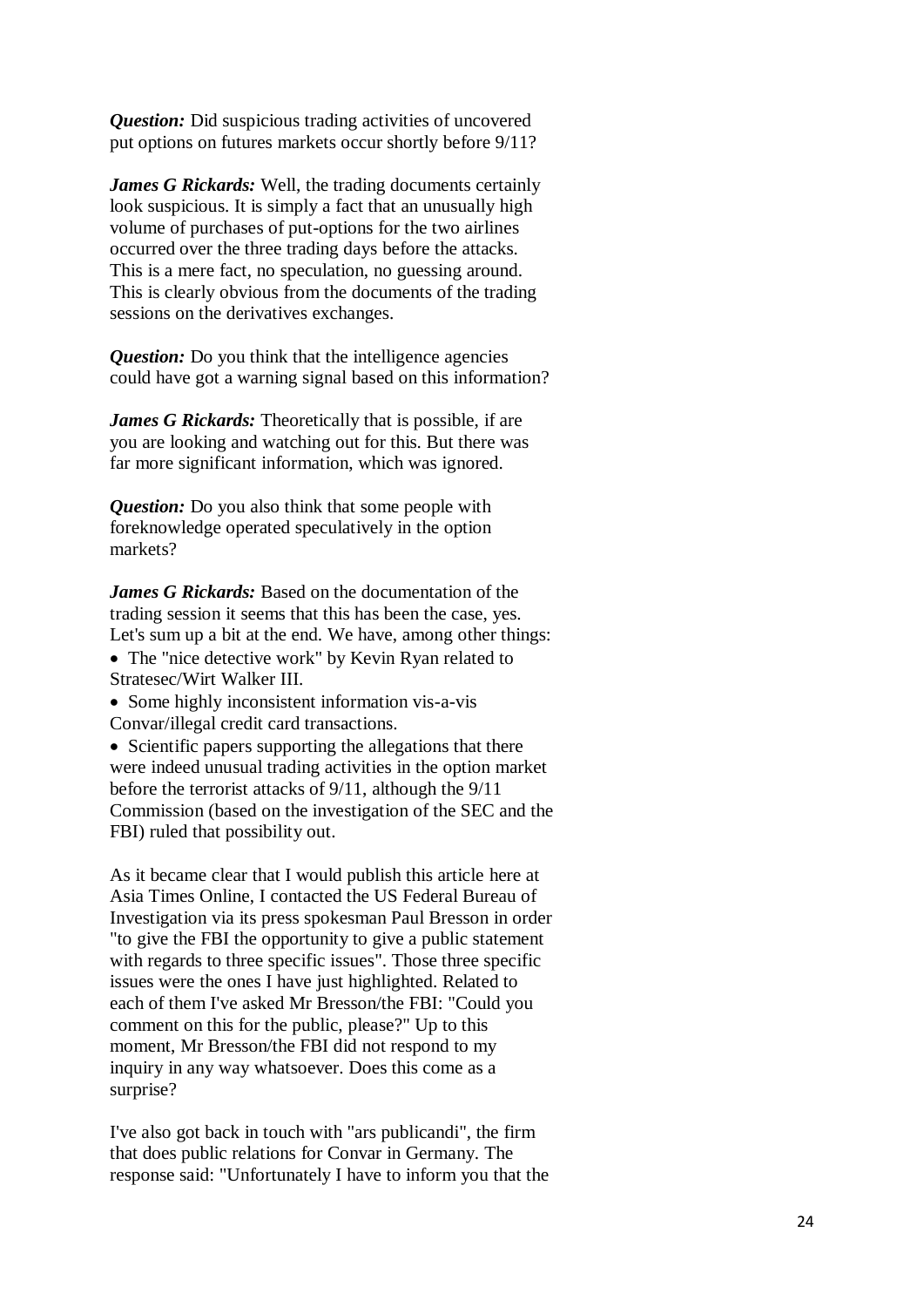status has not changed, and that Convar considers the issue of 9/11 as dead in general."

As you have read, the status in August of last year was slightly different.

At the end of this article, I should perhaps mention that this research ultimately led to negative consequences for me. After I contacted the FBI, I was informed by the publisher of a German financial website, for which I conducted interviews for a professional fee (and had already prepared more work), that no further cooperation was possible. Now that I will come in one way or another into the focus of the FBI, any association with me would be undesirable.

Well, you know the rules.

As far as the abnormal option trades around 9/11 are concerned, I want to give Max Keiser the last word in order to point out the significance of the story. *Max Keiser:* Regardless of who did it, we can know that more than a few had advance warning - the trading in the option market makes that clear.

#### *Notes*

i. PROMIS was first developed by Inslaw during the 1970s under contracts and grants from the Law Enforcement Assistance Administration (LEAA). These guarantees gave the government licenses to use the early versions of PROMIS but not to modify them, or to create derivative works, or to distribute PROMIS outside the federal government. By 1982, because of strong disagreements over a fee -incentive, Modification 12 Agreement to the original contract, the United States Department of Justice and Inslaw Inc became involved in a widely -publicized and protracted lawsuit. PROMIS was originally designed as a case -management system for prosecutors. (Source Wikipedia.)

1. Compare Michael C Ruppert: *Crossing the Rubicon: The Decline of the American Empire at the End of the Age Of Oil*, New Society Publishers, Gabriola Island, 2004, page 152.

- 2. Ibid, page 153.
- 3. Ibid, page 154 -155.
- 4. Ibid, page 170.

5. Ibid, page 238 -253: "9/11 Insider Trading, or 'You Didn't Really See That, Even Though We Saw It'."

6. Ibid, page 239.

7. Compare Chris Blackhurst: "Mystery of terror 'insider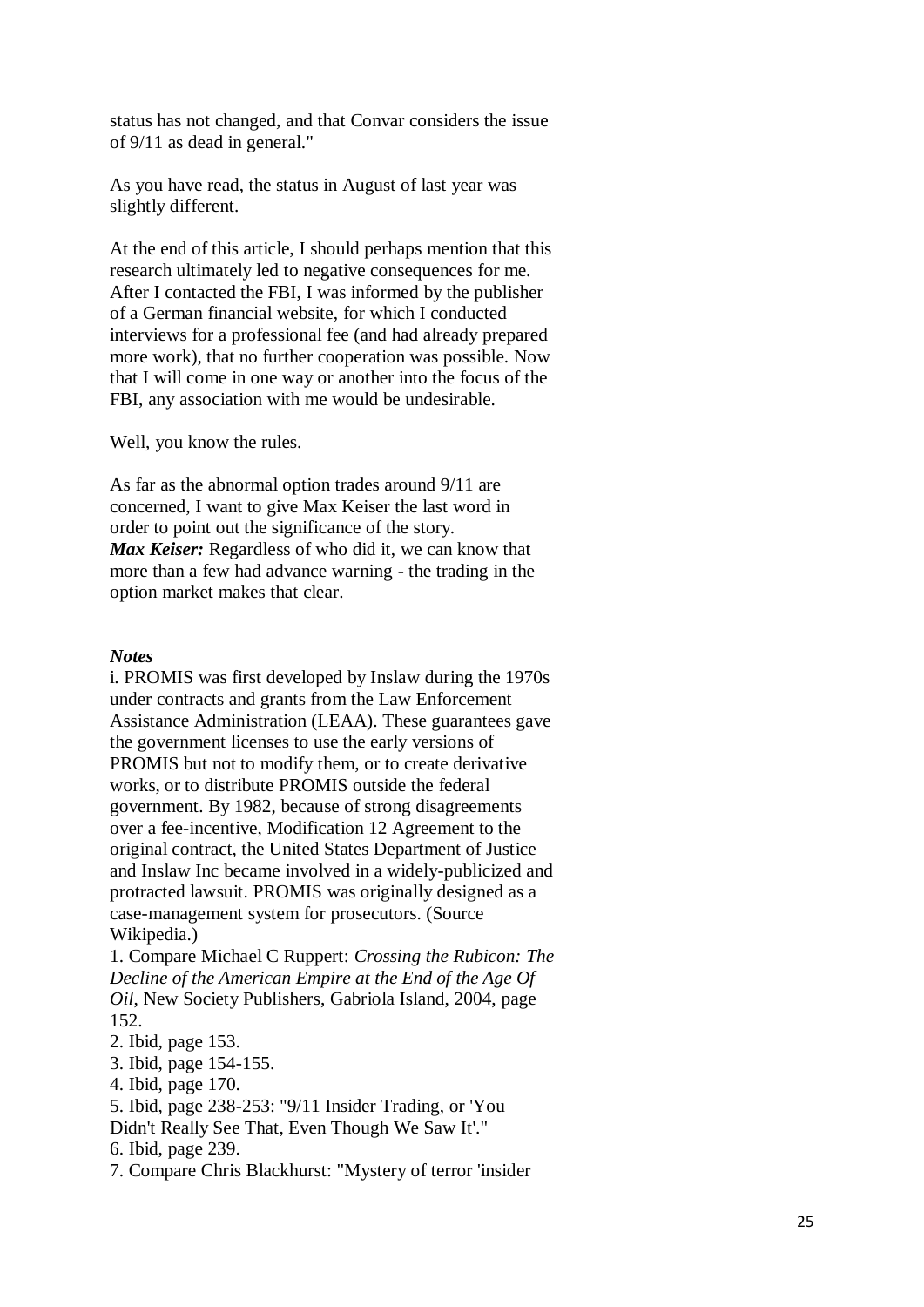dealers' ", published at The Independent on October 4, 2001, see [here.](http://www.independent.co.uk/news/business/news/mystery-of-terror-insider-dealers-631325.html)

8. Compare "Profits of Death", published at From the Wilderness on December 6, 2001, see [here.](http://www.fromthewilderness.com/free/ww3/12_06_01_death_profits_pt1.html)

9. For the fact, that it was George Tenet who recruited Krongard, compare George Tenet: *At the Center of the Storm*, Harper Collins, New York, 2007, page 19.

10. Compare Marc Chesney, Remo Crameri and Loriano Mancini: "Detecting Informed Trading Activities in the Option Markets", University of Zurich, April 2010, online [here.](http://www.bf.uzh.ch/publikationen/pdf/publ_2098.pdf)

11. Nafeez M Ahmed: *Geheimsache 09/11. Hintergründe uber den 11. September und die Logik amerikanischer Machtpolitik*, Goldmann Verlag, Munich, 2004, page 182. (Translated back into English from German.)

12. Compare Michael C Ruppert: *Crossing the Rubicon*, page 244 -247.

13. Wing -Keung Wong, Howard E. Thompson und Kweehong Teh: "Was there Abnormal Trading in the S&P 500 Index Options Prior to the September 11 Attacks?", published at Social Sciences Research Network, April 2010, see [here.](http://papers.ssrn.com/sol3/papers.cfm?abstract_id=1588523)

14. Compare "Bank of America among 38 stocks in SEC's attack probe", published at Bloomberg News on October 3, 2001, archived [here.](http://911research.wtc7.net/cache/sept11/bloombberg_BAamong38.html)

15. Michael C Ruppert: *Crossing the Rubicon*, page 243. 16. Ibid.

17. "Suppressed Details of Criminal Insider Trading Lead Directly into the CIA's Highest Ranks", published at From the Wilderness on October 9, 2001, see [here.](http://www.fromthewilderness.com/free/ww3/10_09_01_krongard.html)

18. Compare "Early September 2001: Almost Irrefutable Proof of Insider Trading in Germany", published at History Commons, see [here.](http://www.historycommons.org/entity.jsp?entity=ernst_welteke)

19. Allen M Poteshman: "Unusual Option Market Activity and the Terrorist Attacks of September 11, 2001",

published in The Journal of Business, University of

Chicago Press, 2006, Vol 79, Edition 4, page 1703 -1726. 20. Wing -Keung Wong, Howard E Thompson und

Kweehong Teh: "Was there Abnormal Trading in the S&P 500 Index Options Prior to the September 11 Attacks?", see end note 13.

21. Ibid. The authors refer to Erin E Arvedlund: "Follow the money: terrorist conspirators could have profited more from fall of entire market than single stocks", published in Barron's on October 8, 2001.

22. Wong, Thompson, Teh: "Was there Abnormal Trading in the S&P 500 Index Options Prior to the September 11 Attacks?"

23. Ibid.

24. Ibid.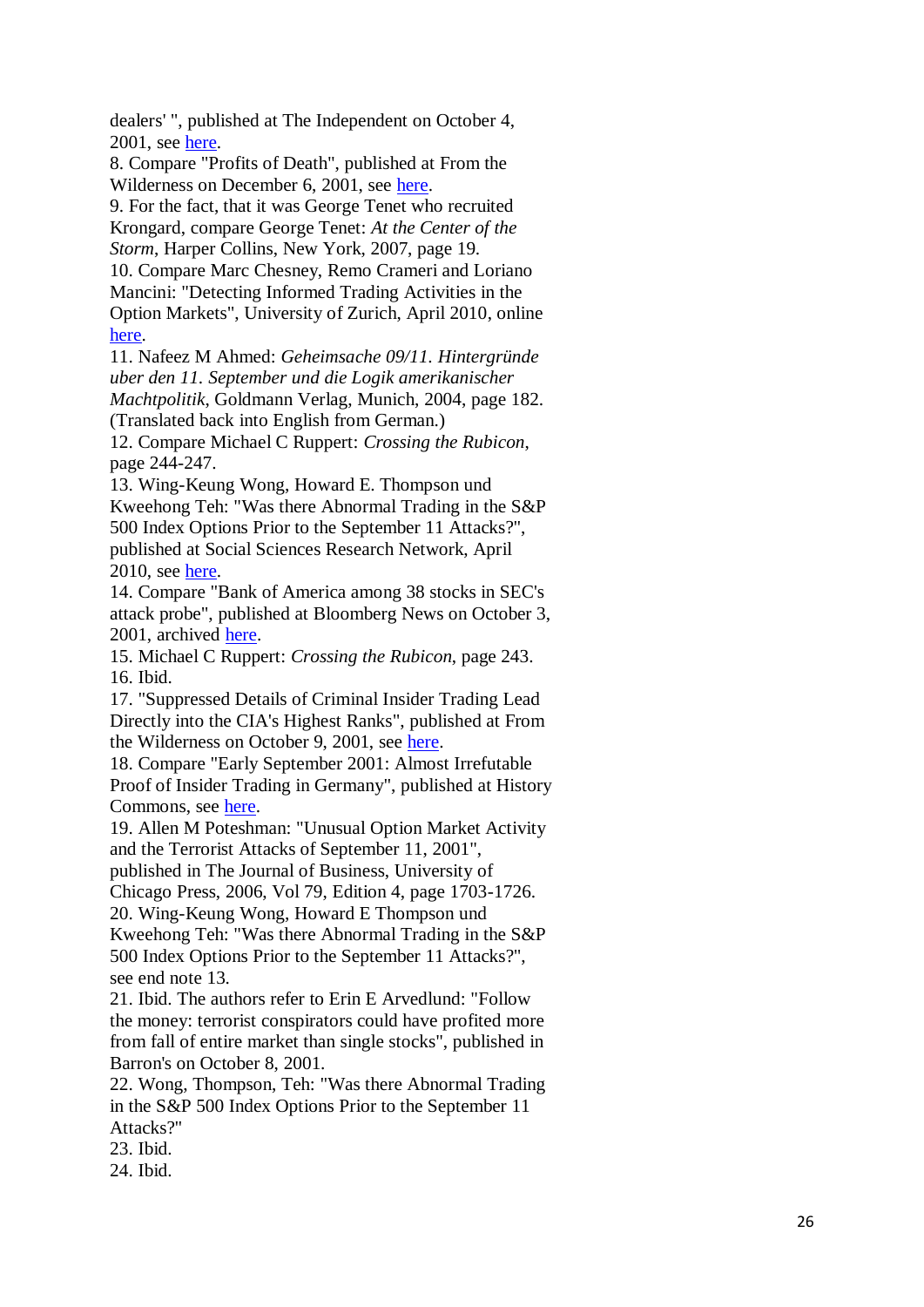25. Marina Alcaraz: "11 septembre 2001: des volumes inhabituels sur les options peu avant l'attentat", published in Les Echos, page 34, September 10, 2001, online [here.](http://archives.lesechos.fr/archives/2007/LesEchos/20001-166-ECH.htm) 26. Marc Chesney, Remo Crameri and Loriano Mancini: "Detecting Informed Trading Activities in the Option Markets", see end note 10.

27. Ibid.

28. ibid.

29. Ibid.

30. Compare Marc Chesney, Remo Crameri and Loriano Mancini: "Detecting Informed Trading Activities in the Option Markets", published at the University of Zurich on September 7, 2011, see [here.](http://www.bf.uzh.ch/publikationen/pdf/2098.pdf)

31. Vgl Lars Schall: "Sapere Aude!", German Interview with Dr Daniele Ganser, published at LarsSchall.com on August 18, 2011, see [here.](http://www.larsschall.com/2011/08/18/%E2%80%9Csapere-aude%E2%80%9C/)

32. Compare a copy of the letter by the SEC on

MaxKeiser.com, see [here.](http://maxkeiser.com/wp-content/uploads/2010/06/FOIAresponseGIF1.gif)

33. Compare related to this agreement Matt Taibbi: "Is the SEC Covering Up Wall Street Crimes?", published at Rolling Stone on August 17, 2011, see [here](http://www.rollingstone.com/politics/news/is-the-sec-covering-up-wall-streetcrimes-20110817).

34. Mark H Gaffney: "Black 9/11: A Walk on the Dark Side", published at Foreign Policy Journal on March 2, 2011, see [here.](http://www.foreignpolicyjournal.com/2011/03/02/black-911-a-walk-on-the-dark-side-2/2/)

35. Compare Peter Dale Scott: "Launching the US Terror War: the CIA, 9/11, Afghanistan, and Central Asia", The Asia -Pacific Journal, Vol 10, Issue 12, No 3, March 19, 2012, see online [here.](http://japanfocus.org/-Peter_Dale-Scott/3723)

35. Erik Kirschbaum: "German Firm Probes Last -Minute World Trade Center Transactions", published at Reuters on December 19, 2001, online [here.](http://www.naderlibrary.com/911.germanfirmprobeslastminutewtctrans.htm)

36. Ibid.

37. Ibid.

38. Michael C Ruppert: *Crossing the Rubicon*, page 244.

39. Ibid, page 423.

40. Ibid, page 423 -426.

41. Commission Memorandum: "FBI Briefing on Trading", dated August 18, 2003, page 12, online [here.](http://media.nara.gov/9-11/MFR/t-0148-911MFR-00269.pdf)

42. Lars Schall: "9/11 Was A Fantastically Profitable Covert Operation", Interview with Catherine Austin Fitts, published at LarsSchall.com on September 3, 2011, see [here](http://www.larsschall.com/2011/09/03/911-was-a-fantastically-profitable-covert-operation/).

43. Ibid. Compare further related to the "cui bone" topic Catherine Austin Fitts: "9 -11 Profiteering: A Framework for Building the 'Cui Bono'?", published at GlobalResearch on March 22, 2004, see [here](http://www.globalresearch.ca/articles/FIT403A.html).

44. Lars Schall: "9/11 Was A Fantastically Profitable Covert Operation", see end note 42.

45. Compare "Bank of America among 38 stocks in SEC's attack probe", see end note 14. "A Raytheon option that